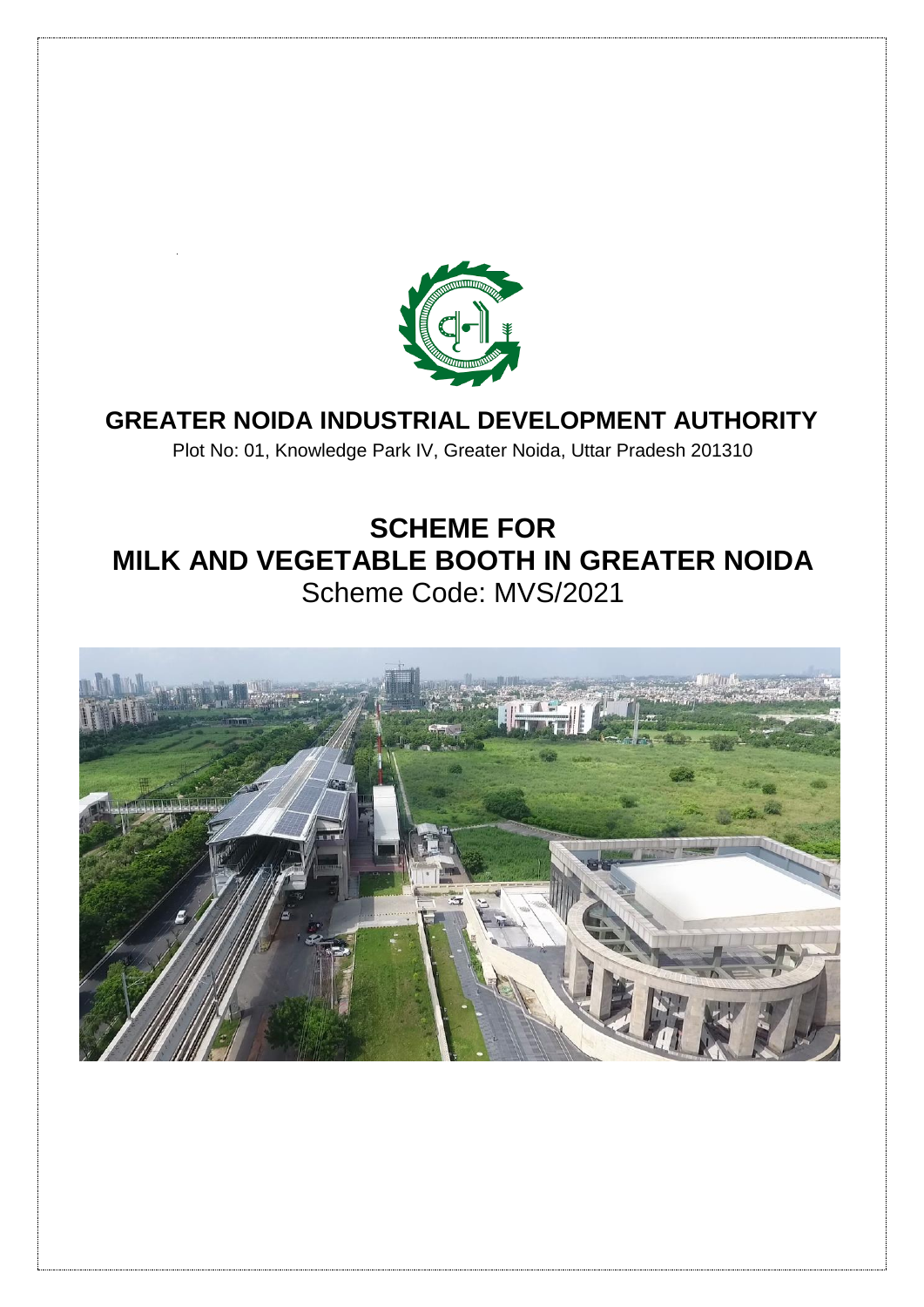# <span id="page-1-0"></span>**Table of contents**

| $\mathbf{1}$   |      |  |  |  |  |
|----------------|------|--|--|--|--|
|                | 1.1  |  |  |  |  |
|                | 1.2  |  |  |  |  |
|                | 1.3  |  |  |  |  |
|                | 1.4  |  |  |  |  |
|                | 1.5  |  |  |  |  |
|                | 1.6  |  |  |  |  |
|                | 1.7  |  |  |  |  |
|                | 1.8  |  |  |  |  |
|                | 1.9  |  |  |  |  |
|                | 1.10 |  |  |  |  |
| $\overline{2}$ |      |  |  |  |  |
|                | 2.1  |  |  |  |  |
|                | 2.2  |  |  |  |  |
|                | 2.3  |  |  |  |  |
| 3              |      |  |  |  |  |
|                | 3.1  |  |  |  |  |
|                | 3.2  |  |  |  |  |
|                | 3.3  |  |  |  |  |
|                | 3.4  |  |  |  |  |
|                | 3.5  |  |  |  |  |
|                | 3.6  |  |  |  |  |
|                | 3.7  |  |  |  |  |
|                | 3.8  |  |  |  |  |
|                | 3.9  |  |  |  |  |
|                | 3.10 |  |  |  |  |
|                | 3.11 |  |  |  |  |
|                | 3.12 |  |  |  |  |
|                | 3.13 |  |  |  |  |
|                | 3.14 |  |  |  |  |
|                | 3.15 |  |  |  |  |
|                | 3.16 |  |  |  |  |
|                | 3.17 |  |  |  |  |
|                | 3.18 |  |  |  |  |

O,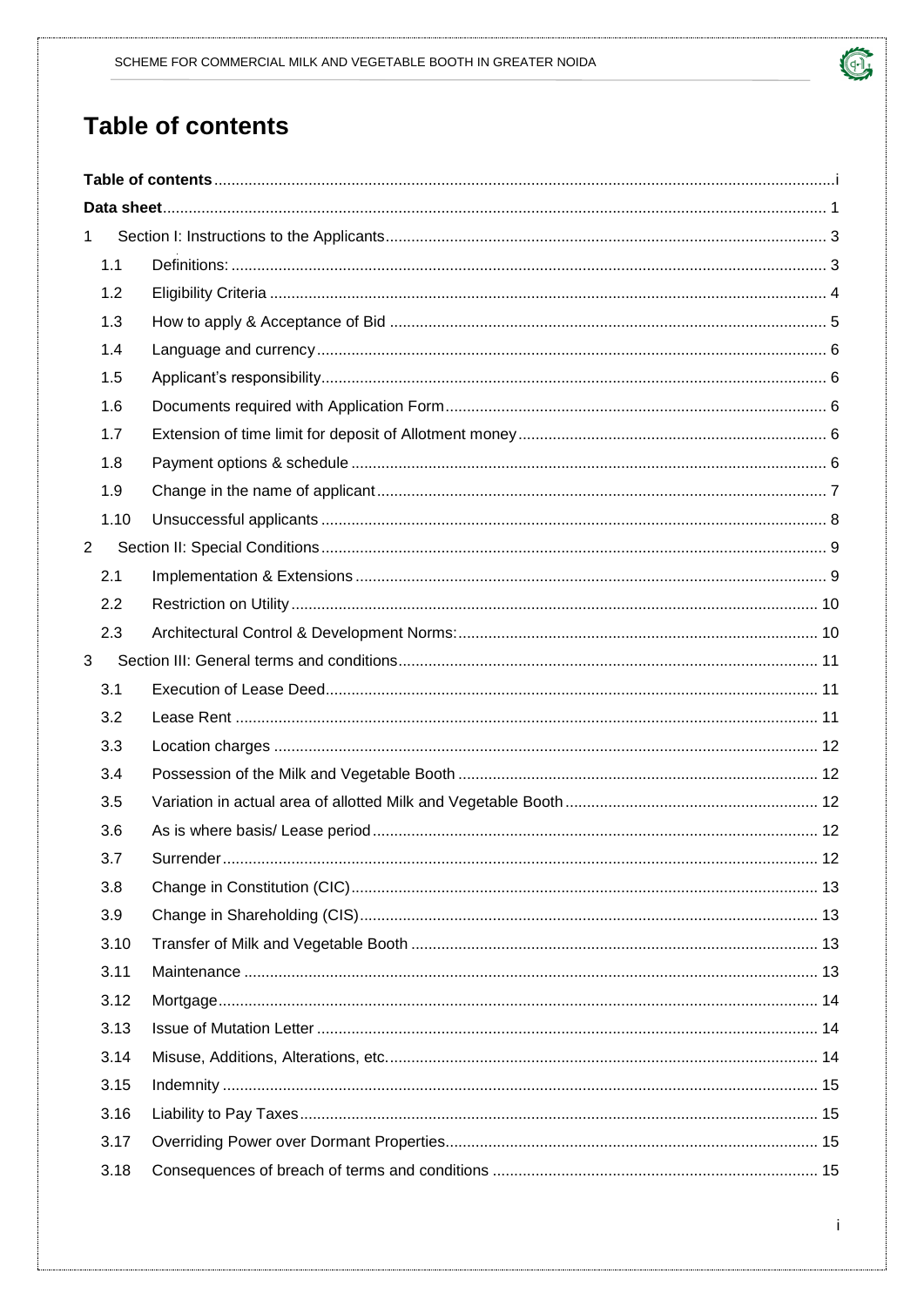#### SCHEME FOR COMMERCIAL MILK AND VEGETABLE BOOTH IN GREATER NOIDA

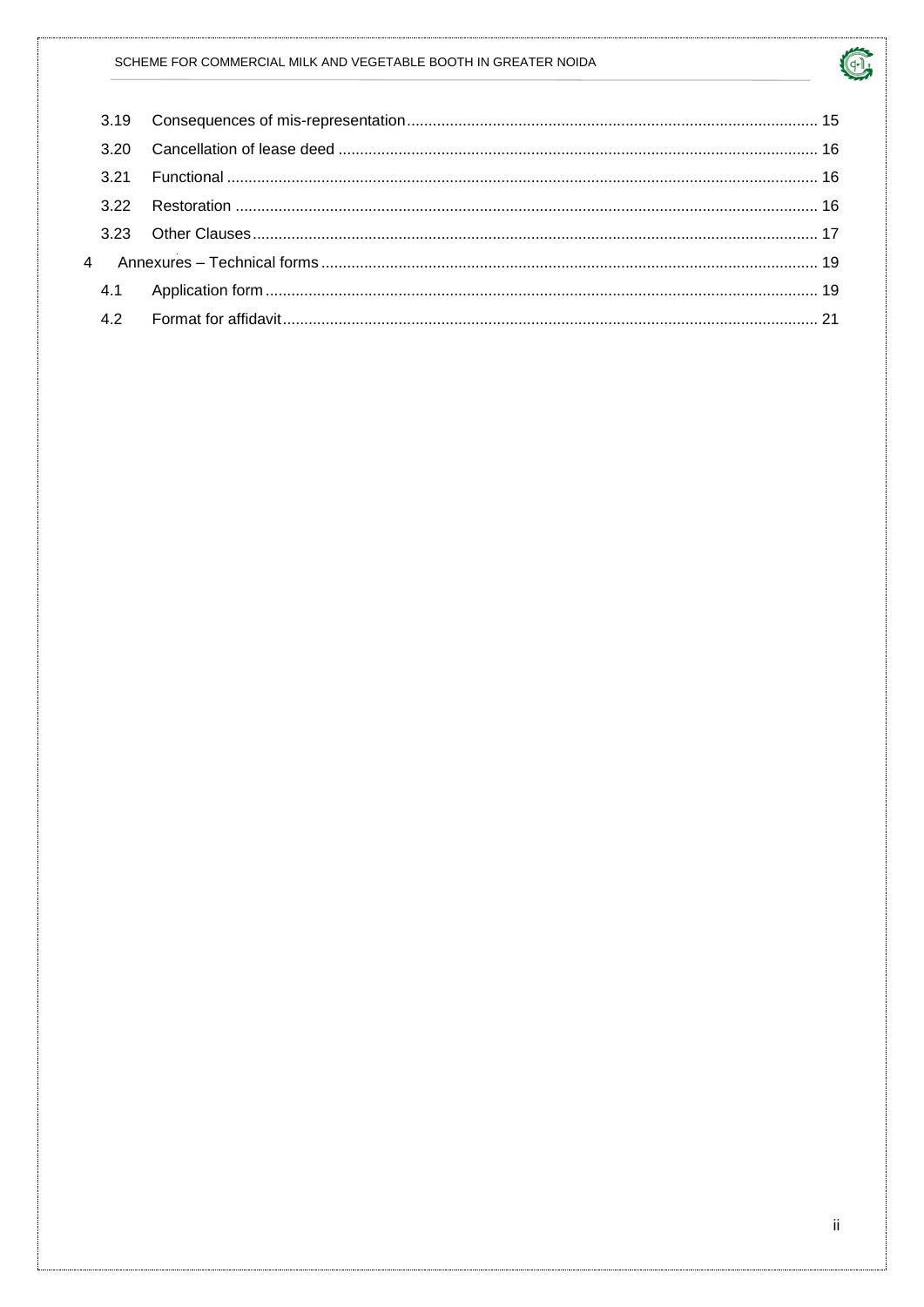# <span id="page-3-0"></span>**Data sheet**

| #   | Head                                                                                                            | <b>Details</b>                                                                                                                                                                                                                                                                                                                                                                                                                                                                                                                                                                                                                                                                                                                      |
|-----|-----------------------------------------------------------------------------------------------------------------|-------------------------------------------------------------------------------------------------------------------------------------------------------------------------------------------------------------------------------------------------------------------------------------------------------------------------------------------------------------------------------------------------------------------------------------------------------------------------------------------------------------------------------------------------------------------------------------------------------------------------------------------------------------------------------------------------------------------------------------|
| 1.  | Date of issue of the<br>scheme brochure                                                                         | As mentioned in the portal                                                                                                                                                                                                                                                                                                                                                                                                                                                                                                                                                                                                                                                                                                          |
| 2.  | Date of closure of the<br>scheme/last date of<br>submission of<br>application form                              | As mentioned in the portal                                                                                                                                                                                                                                                                                                                                                                                                                                                                                                                                                                                                                                                                                                          |
| 3.  | Date of Opening of<br><b>Bids</b>                                                                               | As mentioned in the portal                                                                                                                                                                                                                                                                                                                                                                                                                                                                                                                                                                                                                                                                                                          |
| 4.  | Contact person,<br>designation and<br>contact details<br>(address and phone<br>nos.) in the Authority<br>office | <b>Commercial Department</b><br>Greater Noida Industrial Development Authority<br>Plot No: 01, Knowledge Park IV, Greater Noida<br>Uttar Pradesh 201310<br>Email: Commercialmgr@gnida.in<br>Phone No: +91-120 2336030<br>Website: www.greaternoidaauthority.in                                                                                                                                                                                                                                                                                                                                                                                                                                                                      |
| 5.  | Allotment method for<br>the scheme                                                                              | e-Auction                                                                                                                                                                                                                                                                                                                                                                                                                                                                                                                                                                                                                                                                                                                           |
| 6.  | Availability of scheme<br>brochure (GNIDA)                                                                      | Downloadable from the Authority's website<br>www.greaternoidaauthority.in<br>https:// etender.sbi                                                                                                                                                                                                                                                                                                                                                                                                                                                                                                                                                                                                                                   |
| 7.  | Processing Fee                                                                                                  | INR 10,000/- + GST@18%                                                                                                                                                                                                                                                                                                                                                                                                                                                                                                                                                                                                                                                                                                              |
| 8.  | <b>Earnest Money</b><br>Deposit                                                                                 | INR 1,00,000/- (One Lakh Only)                                                                                                                                                                                                                                                                                                                                                                                                                                                                                                                                                                                                                                                                                                      |
| 9.  | <b>Allotment Money</b>                                                                                          | 30 percent of total Premium/cost of the Milk and Vegetable Booth after<br>adjusting earnest money within 60 days of issuance of Allotment Letter without<br>interest.<br>In case the due Allotment Money, as mentioned above, is not deposited within<br>the stipulated period, the allotment of Milk and Vegetable Booth shall be<br>cancelled, and money deposited as Earnest Money shall be forfeited.                                                                                                                                                                                                                                                                                                                           |
| 10. | Payment options                                                                                                 | Option 1: 100% within 90 days from the date of issue of Allotment letter.<br>Option 2: 50% within 60 days from the date of issue of Allotment letter and<br>balance amount i.e. 50% of the total premium of the Milk and Vegetable Booth<br>in 2 years. The 50% balance amount for instalments will carry interest as per<br>prevailing interest rates of GNIDA (8.5% p.a. as of 1st of January 2021).<br>Option 3: 30% within 60 days from the date of issue of Allotment letter and<br>balance amount i.e. 70% of the total premium of the Milk and Vegetable Booth<br>in 4 years. The 70% balance amount for instalments will carry interest as per<br>prevailing interest rates of GNIDA (8.5% p.a. as of 1st of January 2021). |
| 11. | Mortgage permission<br>fee                                                                                      | As per the prevailing policy of the Authority, at the time of submission of<br>Permission to Mortgage request letter by the Allottee and after payment of the<br>prescribed Fees/charges.                                                                                                                                                                                                                                                                                                                                                                                                                                                                                                                                           |

 $\sqrt{d-1}$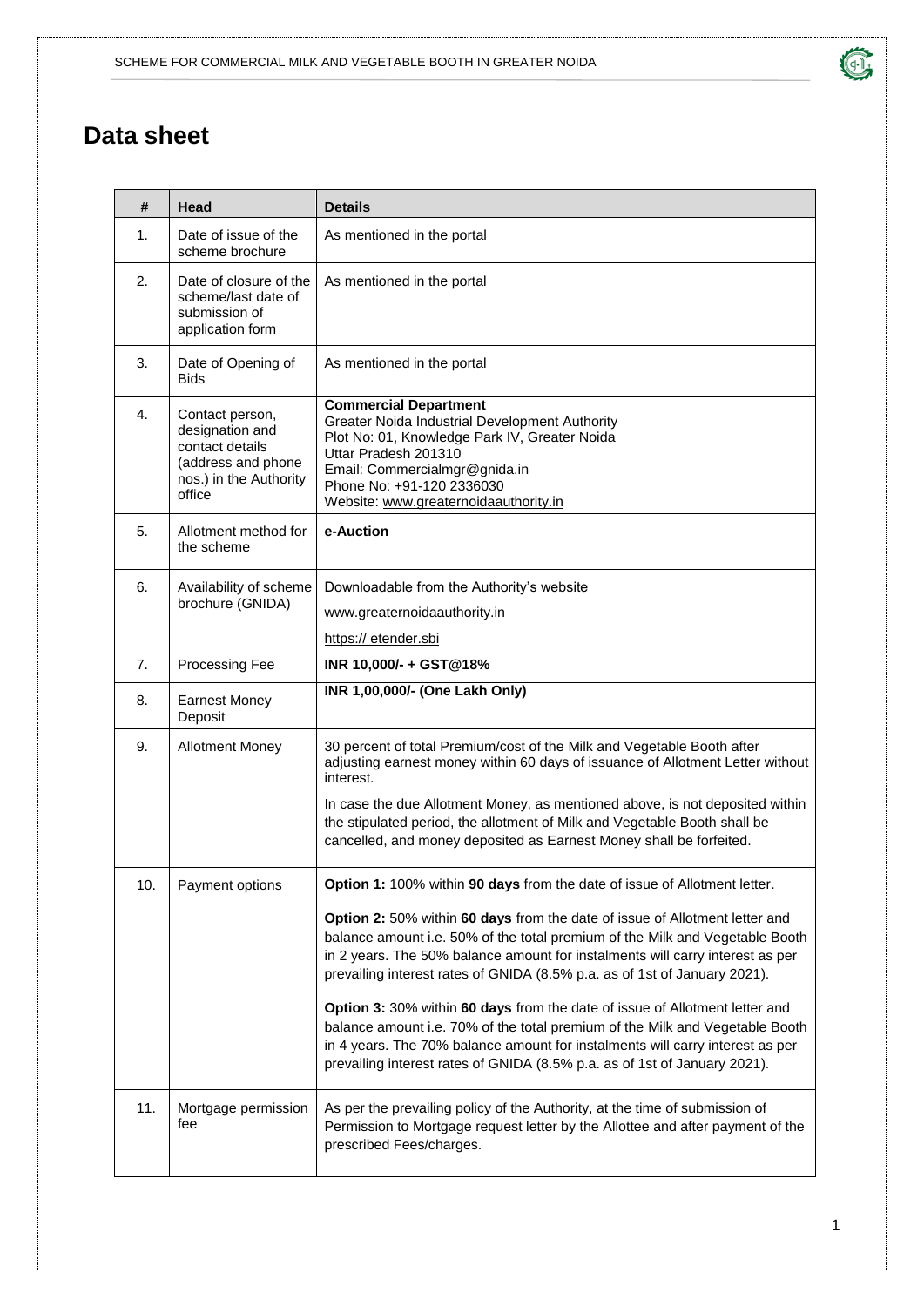#### SCHEME FOR COMMERCIAL MILK AND VEGETABLE BOOTH IN GREATER NOIDA



| #   | Head                             | <b>Details</b>                                                                                                                                                                                                                                                                                                                                                                          |
|-----|----------------------------------|-----------------------------------------------------------------------------------------------------------------------------------------------------------------------------------------------------------------------------------------------------------------------------------------------------------------------------------------------------------------------------------------|
| 12. | Transfer                         | Transfer of Milk and Vegetable Booth may be allowed by the GNIDA as per the<br>prevailing policy of the Authority at the time of submission of transfer request<br>letter by the Allottee after the following:<br>payment of prescribed fees/charges,<br>i)<br>clearance of all up to date dues, and<br>ii)<br>overdue installment towards premium of Milk and Vegetable Booth.<br>iii) |
|     |                                  |                                                                                                                                                                                                                                                                                                                                                                                         |
| 13. | Period of lease                  | The allotment of Milk and Vegetable Booth will be made on leasehold basis<br>for a period of 90 years from the date of execution of Lease Deed.                                                                                                                                                                                                                                         |
| 14. | Location charges                 | If the plot is situated within 1 Km of Metro Corridor, then 10% extra premium<br>shall be paid by the Applicant.                                                                                                                                                                                                                                                                        |
| 15. | Rate of annual Lease<br>Rent     | 2.5% of the total premium of the Milk and Vegetable Booth to be increased by<br>50% every ten years.                                                                                                                                                                                                                                                                                    |
| 16. | Reserve Price                    | Reserve price specific for a particular Milk and Vegetable Booth is as per the<br>details given in the Portal                                                                                                                                                                                                                                                                           |
| 17. | <b>Construction Period</b>       | Time limit for obtaining Completion Certificate along with functional certificate is<br>3 Years as per clause 2.1                                                                                                                                                                                                                                                                       |
|     |                                  | Allottee has to obtain completion certificate. Thereafter, functional certificate<br>must be obtained.                                                                                                                                                                                                                                                                                  |
| 18. | Amalgamation or<br>Sub- division | No amalgamation or sub-division shall be allowed on the allotted plots. The<br>Allottee shall be solely responsible for the development/ construction of all<br>proposed activities as approved by the Authority.                                                                                                                                                                       |
| 19. | Permissible Activity             | Milk and vegetable Booth as per the building byelaws and master plan<br>provisions.                                                                                                                                                                                                                                                                                                     |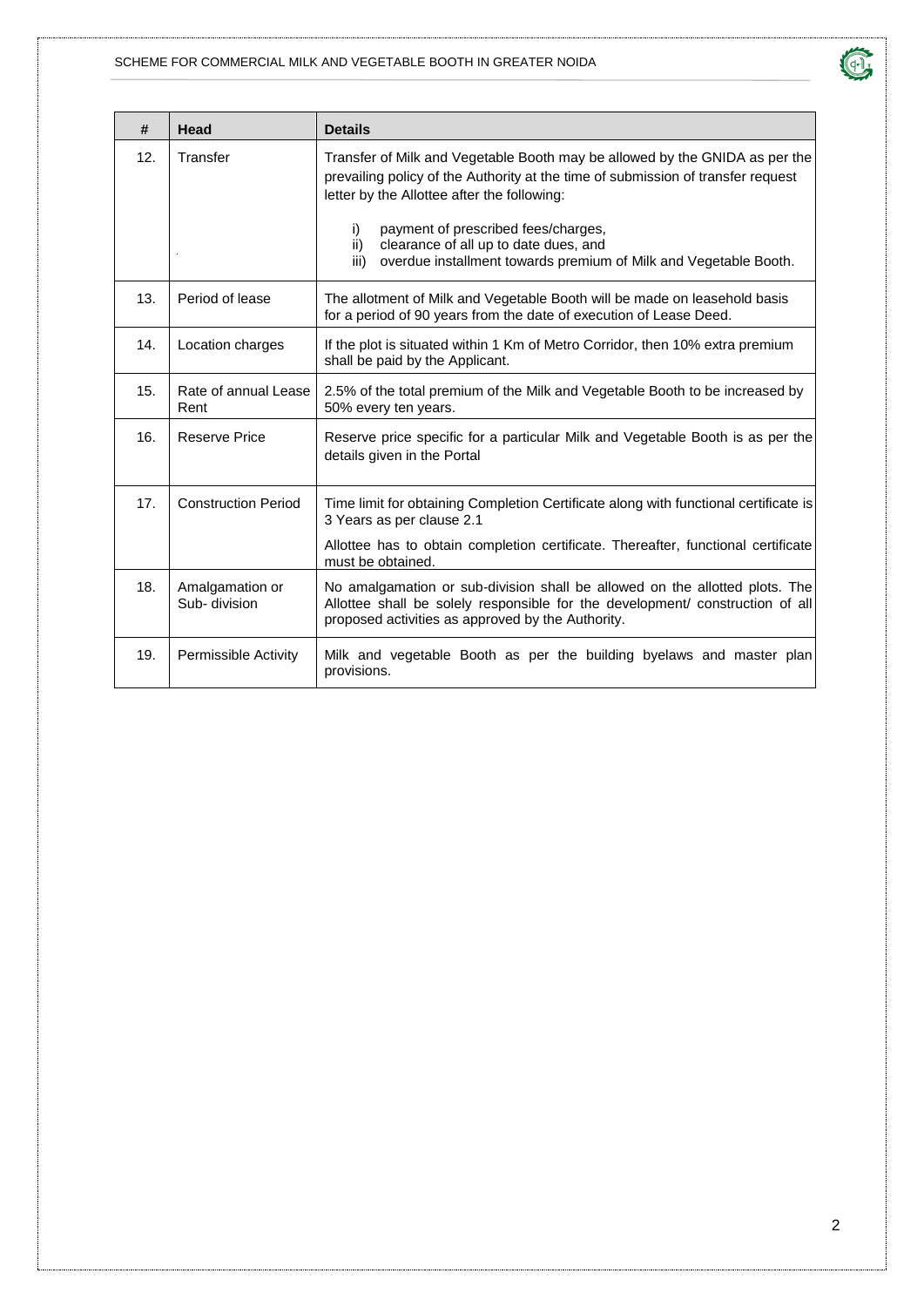

## <span id="page-5-1"></span><span id="page-5-0"></span>1 Section I: Instructions to the Applicants

#### **1.1 Definitions:**

The key definitions for the purpose of this scheme document are as follows:

- i. "Authority" means the Greater Noida Industrial Development Authority
- ii. "Authorised Bank" implies the bank that has been identified by the Authority
- iii. "Allotment letter" is the letter issued by the Authority to the Allottee confirming the allotment under a particular scheme for which application was submitted
- iv. "Allotment money" is the amount as prescribed in the scheme brochure and is expected to be deposited by the Allottee within the given time period
- v. "Allottee" is the person whose application for allotment has been approved by the competent officer
- vi. "Allotment committee" is a committee constituted at the Authority for reviewing the applications received for allotment under the advertised scheme.
- vii. "Applicant/Bidder" is the person/entity who has submitted response to this tender document
- viii. "Building Byelaws/Regulations" as notified by the Authority for development of land and construction of buildings
- ix. "Contract" means the Contract signed by the Parties and all the attached documents which includes General Conditions (GC), the Special Conditions (SC), and the Appendices
- x. "Consortium" refers to the group of entities (not exceeding 5) jointly submitting the tender/proposal as a Tenderer. Each of the members of the Consortium shall individually be referred to as "Consortium Member".
- xi. "Day" means calendar day
- xii. "Functional certificate" refers to the certificate issued by the concerned department in Authority to declare the unit as functional/operational
- xiii. "Government" means the Government of Uttar Pradesh
- xiv. "Lead Member" means
	- a. where the Applicant/Tenderer is a Consortium, the Consortium Member having at least 30% stake in the Consortium, meeting the Eligibility Criteria, either by itself or through one of its Affiliate and designated as the "Lead Member" of such Consortium by all the Consortium Members.
- xv. "Net worth" from Financial Statement, where Net worth shall be calculated as below:
	- a. In case of a *Company*: Net Worth is the Paid-up share capital (excluding share application money) plus Reserves and surpluses (excluding revaluation reserve) less Preliminary and preoperative expenditure; less Miscellaneous expenditure to the extent not written off; less accumulated losses; less intangible assets. (Figures are to be taken from the last audited balance sheet of the Company)
	- b. In case of a *Partnership firm/ LLP Firm*: Contribution by each partner taken together in the capital of the firm shall be considered as Net Worth of the firm excluding intangible assets, if any.
	- c. In case of an *Individual*: Net Worth statement (relating to application made by proprietorship firm) certified by the applicant's statutory auditors/ Chartered Accountant along with certified true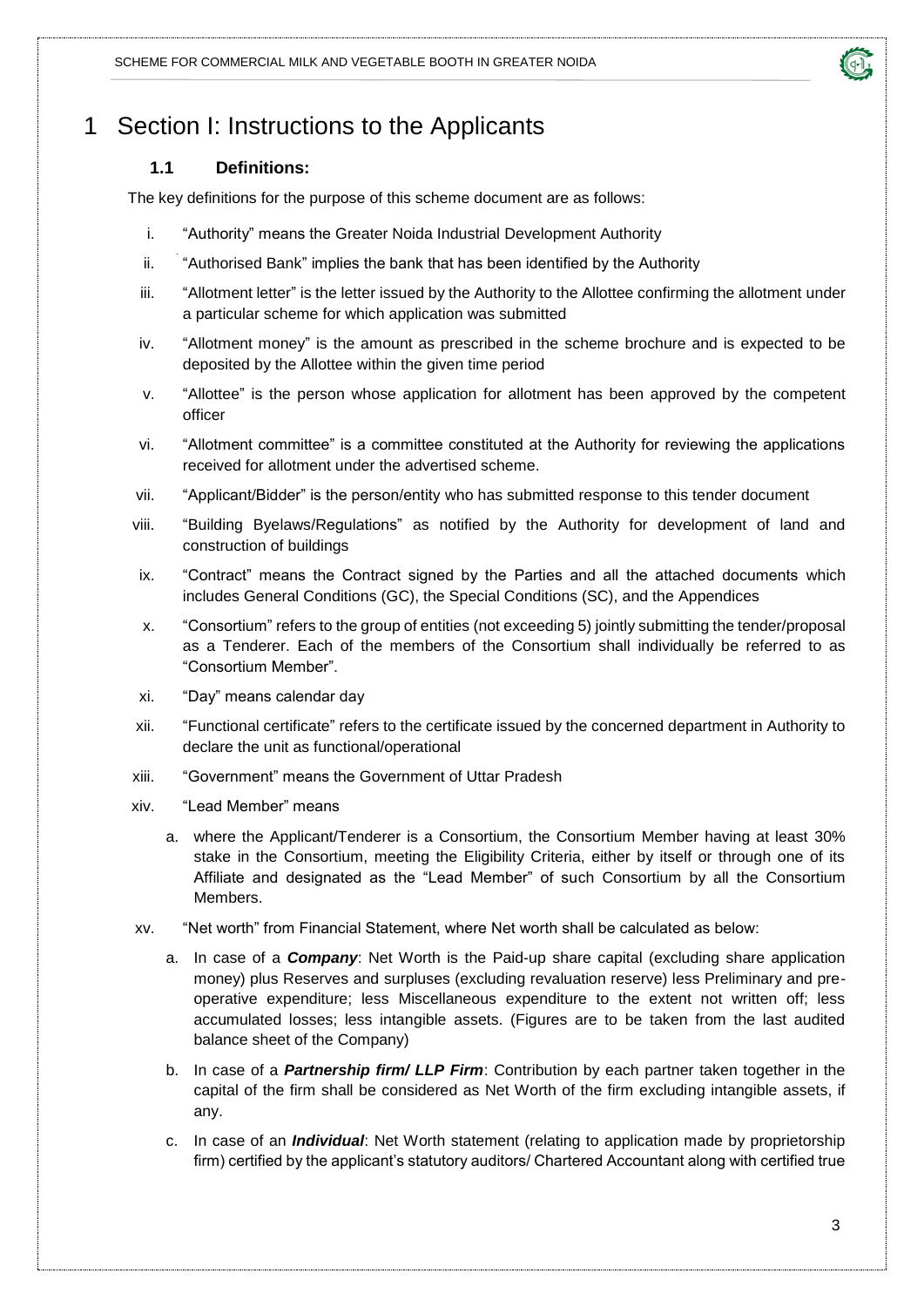

copies of income tax / wealth tax returns with all its enclosures as submitted to Income Tax Authority, should be submitted.

- d. In case of a *Trust*: Corpus fund and General Fund taken together shall be considered as Net Worth of the Trust.
- e. In case of a **Society**: Corpus fund and General Fund taken together shall be considered as Net Worth of the Society.
- f. In case of a New Company: Net Worth of promoters/ Directors
- xvi. "Lease Rent" is the amount paid by the Lessee to the Lessor as rental against the property allocated to the Lessee
- xvii. "Lease Deed" is a contractual agreement by which Lessor conveys a property to Lessee, for a limited period, subject to various conditions, in exchange for Lease Rent, but still retains ownership.
- xviii. "Lessee" is the person/entity who holds the lease of a property or tenant
- xix. "Lessor" refers to a person/entity who leases or rents a property to another; the owner which in this case is GNIDA.
- xx. "Transfer Deed" is a contractual agreement by which a property (herein Milk and Vegetable Booth) is transferred from its legal Lessee to another party.
- xxi. "Occupancy certificate" refers to the certificate issued by the Authority on completion of the building construction as per provisions of Building Regulations
- xxii. "Sub-Lessee" is the person/entity who holds a lease of a property which was given to another person/entity for all or part of a property.
- xxiii. "Mutation letter" is the letter issued by competent Authority for change of name on a property
- xxiv. "Reserve Price" is the minimum price as determined by the Authority for this scheme/property and would act as the base price at which the bidding starts.
- xxv. "Total Premium of the Milk and Vegetable Booth" is the total amount payable to the Authority calculated as the quoted bid price per sqm multiplied by the total area of the Milk and Vegetable Booth. (GST and Taxes if any is over and above this premium and are not included in the definition of Total Premium).
- <span id="page-6-0"></span>xxvi. "Authorized Signatory" Officer or representative vested (explicitly, implicitly, or through conduct) with the powers to commit the authorizing organization to a binding agreement.

#### **1.2 Eligibility Criteria**

- 1.2.1 Any person, trust, firm, company or registered co-operative society may submit bid for one or more than one Milk and Vegetable Booth.
- 1.2.2 In case of application on behalf of an individual he/she is required to submit a copy of Aadhar card, PAN card, Passport, Driving License etc.
- 1.2.3 A separate application shall be required to be submitted for each Milk and Vegetable Booth along with fresh/separate Processing Fee & EMD.
- 1.2.4 The Tenderer should be competent to submit the tender and enter into contract.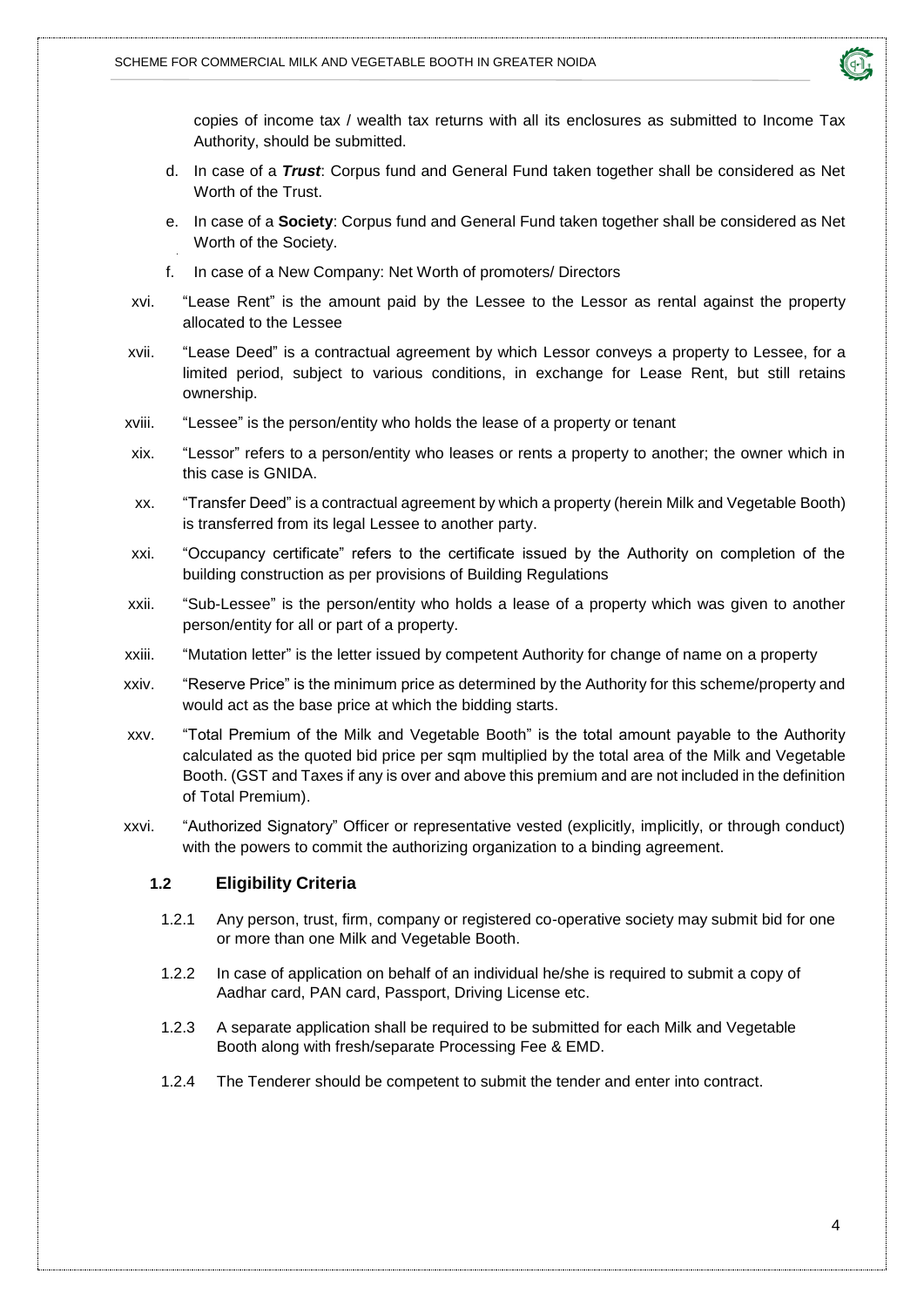

#### <span id="page-7-0"></span>**1.3 How to apply & Acceptance of Bid**

- 1.3.1 Interested parties will need to register and obtain user ID and password on the portal and thereafter deposit non-refundable and non-adjustable Processing fee as mentioned in the Data Sheet against each property for participation in the e-auction through online payment on or before date as mentioned on the portal. GNIDA will not be responsible for any payment after that and bid will not be considered.
- 1.3.2 It will be the sole responsibility of the bidder/participant to obtain a compatible computer terminal with internet connection to enable him/her to participate in e-bidding process any reasons thereof. Ensuring internet connectivity at the bidder's end shall be the sole responsibility of the bidder. Any request/complaint regarding the connectivity of internet at the bidder's end will not be entertained in any form and shall not be basis of cancellation of the bidding process.
- 1.3.3 Group of Milk and Vegetable Booth having the same size and same earnest money, are likely to be put up for e-auction on a day. Bidder is required to deposit a separate EMD for each advertised property.
- 1.3.4 The Authority may without assigning any reason withdraw any or all the sites from the eauction at any stage and is not bound to accept the highest bid or all bids even if they are above the reserve price.
- 1.3.5 Authority reserves the right to accept or reject any or all the bids or cancel/postpone the eauction without assigning any reason.
- 1.3.6 Bidding will not be permissible below the reserve price/allotment rate of the Milk and Vegetable Booth.
- 1.3.7 If the bidding continues till the last 5 minutes of the scheduled/extended closing time of auction, in such case, the bidding time shall be automatically extended for further 15 minutes from the last Bid.
- 1.3.8 Post registration, e-bidder shall proceed for login by using his ID and password. Bidder shall proceed to select the event he is interested in. the e-bidder would have following options to make payment towards e-brochure fees, processing fees and EMD through valid:

|    | A. Credit Card                           | : For document download fee and processing fee         |
|----|------------------------------------------|--------------------------------------------------------|
|    | B. Net Banking                           | : For document download fee, processing fee and<br>EMD |
|    | C. NEFT                                  | : For document download fee, processing fee and<br>EMD |
| D. | <b>RTGS</b>                              | : For $EMD$                                            |
| Е. | Branch Option (SBI Cheque) at SBI branch | : For document download fee, processing fee and<br>EMD |

- 1.3.9 Incomplete bid documents will not be considered.
- 1.3.10 The Bidder/Applicant cannot withdraw the offer/ bid once made.
- 1.3.11 The qualification Bids shall be opened by the Committee constituted for this Purpose by GNIDA.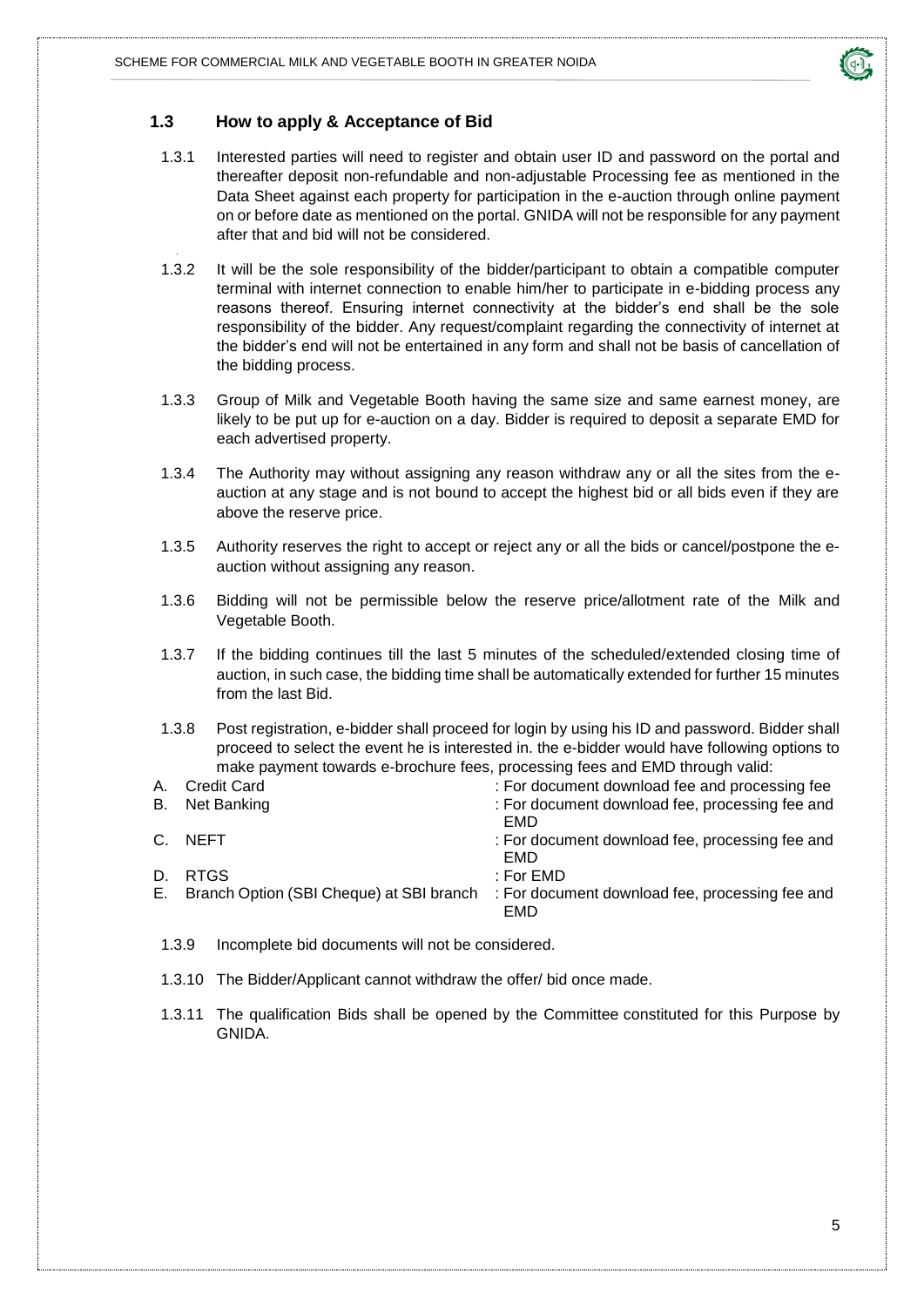

- 1.3.12 After verification of related documents upload by the highest Bidder/Applicant, allotment letter to the successful highest Bidder/Applicant will be issued by GNIDA within 30 days of the closure of auction.
- 1.3.13 Portal for e-auction [https://etender.sbi](https://etender.sbi/) can also be accessed through a link at GNIDA website [www.greaternoidaauthority.in](http://www.greaternoidaauthority.in/)
- 1.3.14 Customer Care for technical support on registration, deposit of fees, e-auction etc. Phone: 022-22811110 email: [etender.support@sbi.co.in](mailto:etender.support@sbi.co.in)
- 1.3.15 For further inquiries contact: Office of the Desk Officer Commercial Department, Plot No. 1, KP IV, Greater Noida, Uttar Pradesh 201301 between 10.00 AM to 02.00 PM.
- 1.3.16 The GNIDA may, without assigning any reason, add one or more Milk and Vegetable Booth in the scheme and/or withdraw any one or all the Milk and Vegetable Booth from the scheme at any stage. The size of the Milk and Vegetable Booth may be increased or decreased.
- 1.3.17 The GNIDA may accept or reject any offer, including the highest bid or cancel the scheme, and its decision in this behalf shall be final and binding on the Bidders/Applicants.
- 1.3.18 There will be no correspondence on issues/grounds raised in Disqualified Bids.

#### <span id="page-8-0"></span>**1.4 Language and currency**

1.4.1 The document and all related correspondence for this scheme shall be in English language. The currency for the purpose of this scheme shall be Indian National Rupee (INR).

#### <span id="page-8-1"></span>**1.5 Applicant's responsibility**

- 1.5.1 It is deemed that before submitting the application, the Applicant has made complete and careful examination of the following:
	- The eligibility criteria and other information/requirements, as set forth in the Brochure
	- All other matters that may affect the Applicant's performance under the terms of this scheme including all risks, costs, liabilities and contingencies.
- 1.5.2 GNIDA shall not be liable for any mistake or error or neglect by the Applicant.

#### <span id="page-8-2"></span>**1.6 Documents required with Application Form**

1.6.1 Documents as per section 1.2, duly signed by the applicant and certified by Chartered Accountant on each page, should be enclosed with the application form for registration.

#### <span id="page-8-3"></span>**1.7 Extension of time limit for deposit of Allotment money**

1.7.1 No extension regarding time period will be allowed for the deposit of allotment money. In case of default in payment, the allotment letter will be cancelled and the earnest money will be forfeited by the Authority.

#### <span id="page-8-4"></span>**1.8 Payment options & schedule**

1.8.1 **Option 1:** Applicant has option to make full and final payment of the total premium of the Milk and Vegetable Booth within 90 days from the issue of Allotment letter. In such case, 5% rebate will be given on the total premium of the Milk and Vegetable Booth. The 90 days will include the date of issue of Allotment letter.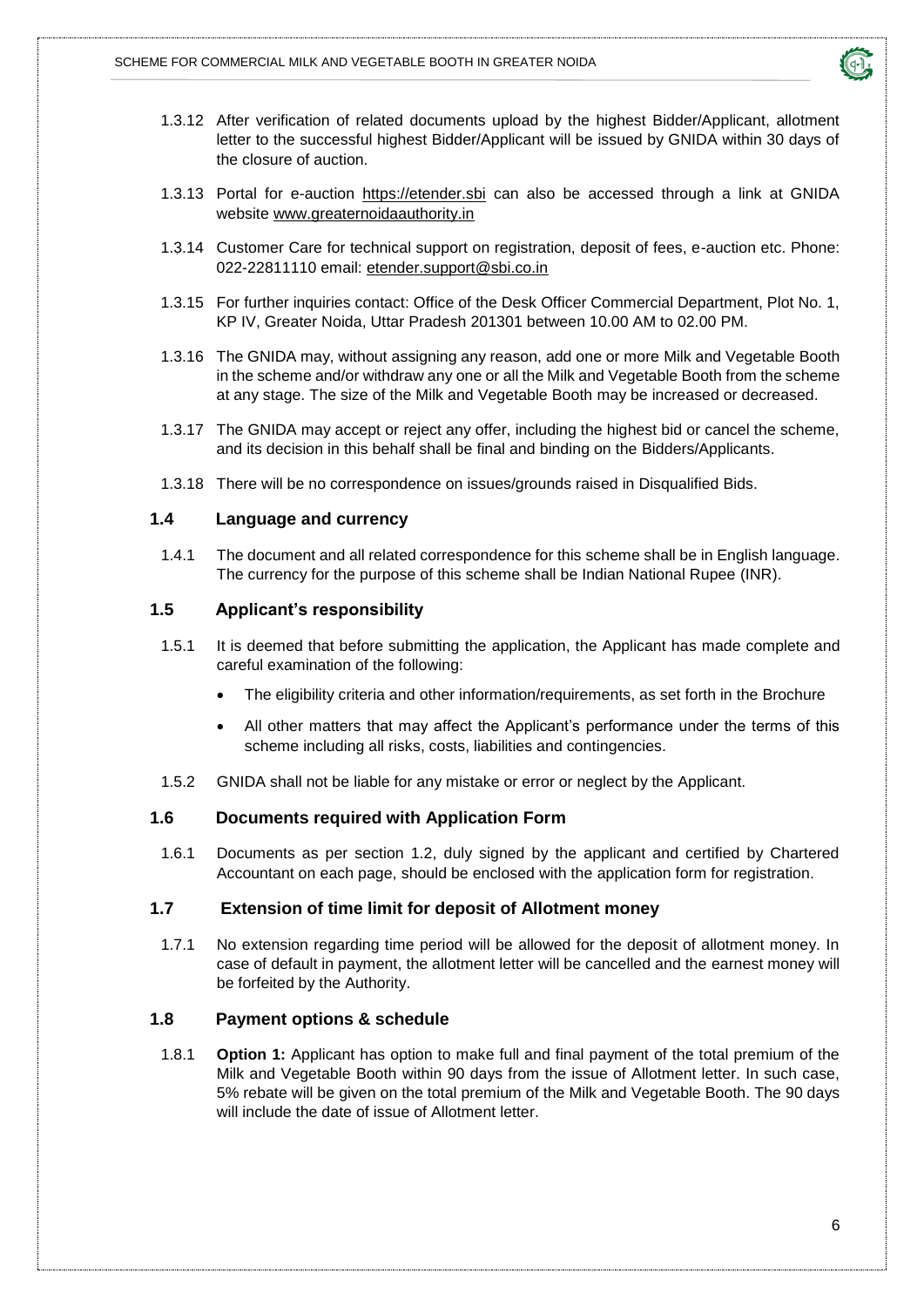

- 1.8.2 **Option 2:** Applicant has option to pay 50% of the total premium of the Milk and Vegetable Booth (including 10% earnest money) within 60 days from the issue of Allotment letter and has to pay balance amount 50% of the total premium of the Milk and Vegetable Booth in 2 years in 4 half-yearly installments. The rate of interest on instalments shall be as per the prevailing interest rates of GNIDA (8.5% p.a. as of 1st of January 2021). This rate will change as per interest rate revision by GNIDA. In such case a 2% rebate will be given on the total premium of the Milk and Vegetable Booth adjusted in the last payable installment.
- 1.8.3 **Option 3:** Applicant has option to pay 30% of the total premium of the Milk and Vegetable Booth (including 10% earnest money) within 60 days from the issue of Allotment letter and has to pay balance amount 70% of the total premium of the Milk and Vegetable Booth in 4 years in 8 half-yearly installments. The rate of interest on instalments shall be as per the prevailing interest rates of GNIDA (8.5% p.a. as of 1st of January 2021). This rate will change as per interest rate revision by GNIDA.
- 1.8.4 Other conditions:
	- i. The Bidder has to give his option for the payment plan along with the bid.
	- ii. Payments can be made with any of the listed banks via DD or online through Authority's website GNIDA
	- iii. The Allottee shall be liable to pay stamp duty (Stamp duty calculation should also be verified from the concerned sub registrar, Gautam Budh Nagar) for execution of the Lease Deed in treasury of district Gautam Budh Nagar and should produce a certificate to the affect in relevant department at GNIDA within 180 days from the issue of allotment letter.
	- iv. After depositing the installment with the designated scheduled bank, the Allottee shall intimate the same to GNIDA through a written intimation along with the copy of challan of amount deposited or through an email.
	- v. In case of default in payment, a penal interest of 3% p.a. in addition to the prevailing interest rate of GNIDA (3% + 8.5% p.a. as of  $1<sup>st</sup>$  of January 2021 = 11.5% p.a.) compounded every half yearly for the entire default period. This rate will change as per interest rate revision by GNIDA.
	- vi. In case of default in three consecutive installments, allotment/lease shall be cancelled by the Authority. However, in exceptional circumstances an extension of time for payment of installment may be granted by the CEO for which Allottee/Lessee shall have to pay the penal interest as mentioned in Clause 1.8.4(v).
	- vii. The payment made by the Allotte/Lessee will first be adjusted towards the penal interest & interest due, if any, and there after the balance will be adjusted towards the Lease rent payable and then towards premium due.
	- viii. The Allotte/Lessee shall not claim/entitled for any benefit/ relaxation on the ground that the contiguous land has not been made available/handed over. In such an event, the due date of payment of installment shall not be changed in any case and Allotte/Lessee shall have to pay due installment along with interest on due date.
	- ix. In case of any increase in the rate of land acquisition/land purchase cost/ex-gratia/Nolitigation incentive to the farmers by order of the Court, by the Authority or by the State Government or by way of any settlement, the Allotte/Lessee shall be bound to pay the additional amount proportionately as the cost of the land and all the terms and conditions prevalent at the time of allotment shall be applicable.

#### <span id="page-9-0"></span>**1.9 Change in the name of applicant**

7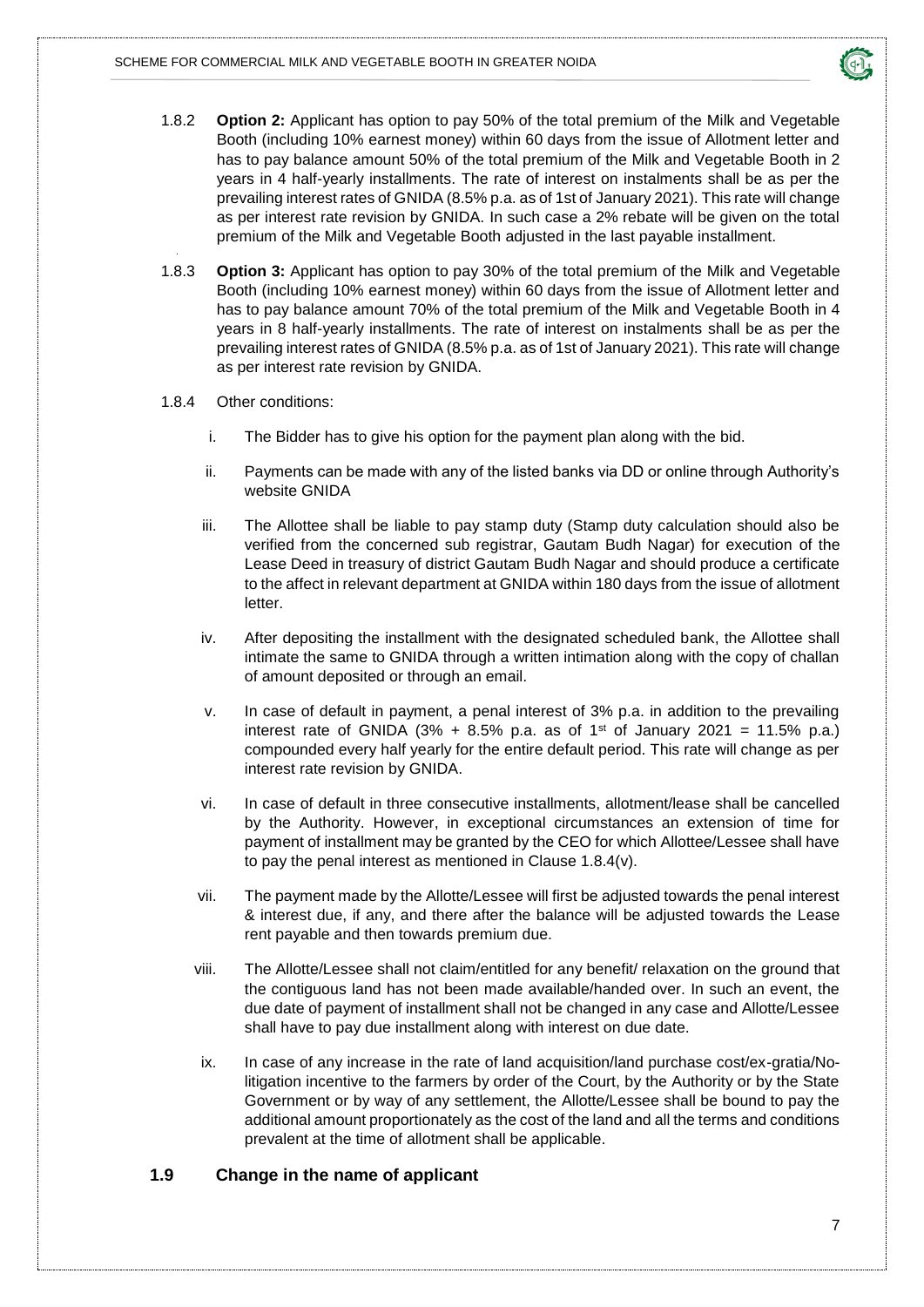

1.9.1 Change in name of applicant shall not be allowed for individual applicants. In case of a Company/Firm applicants may change their name as per the provisions of the Companies Act and Partnership Act respectively. This change would be subject to CIC policy of GNIDA and payment of charges.

#### <span id="page-10-0"></span>**1.10 Unsuccessful applicants**

1.10.1 The earnest money of unsuccessful applicants shall be returned to them without interest. However, if the period of deposit is more than one-year, simple interest @ 4%p.a. shall be paid for the period of deposit exceeding 1(one) year.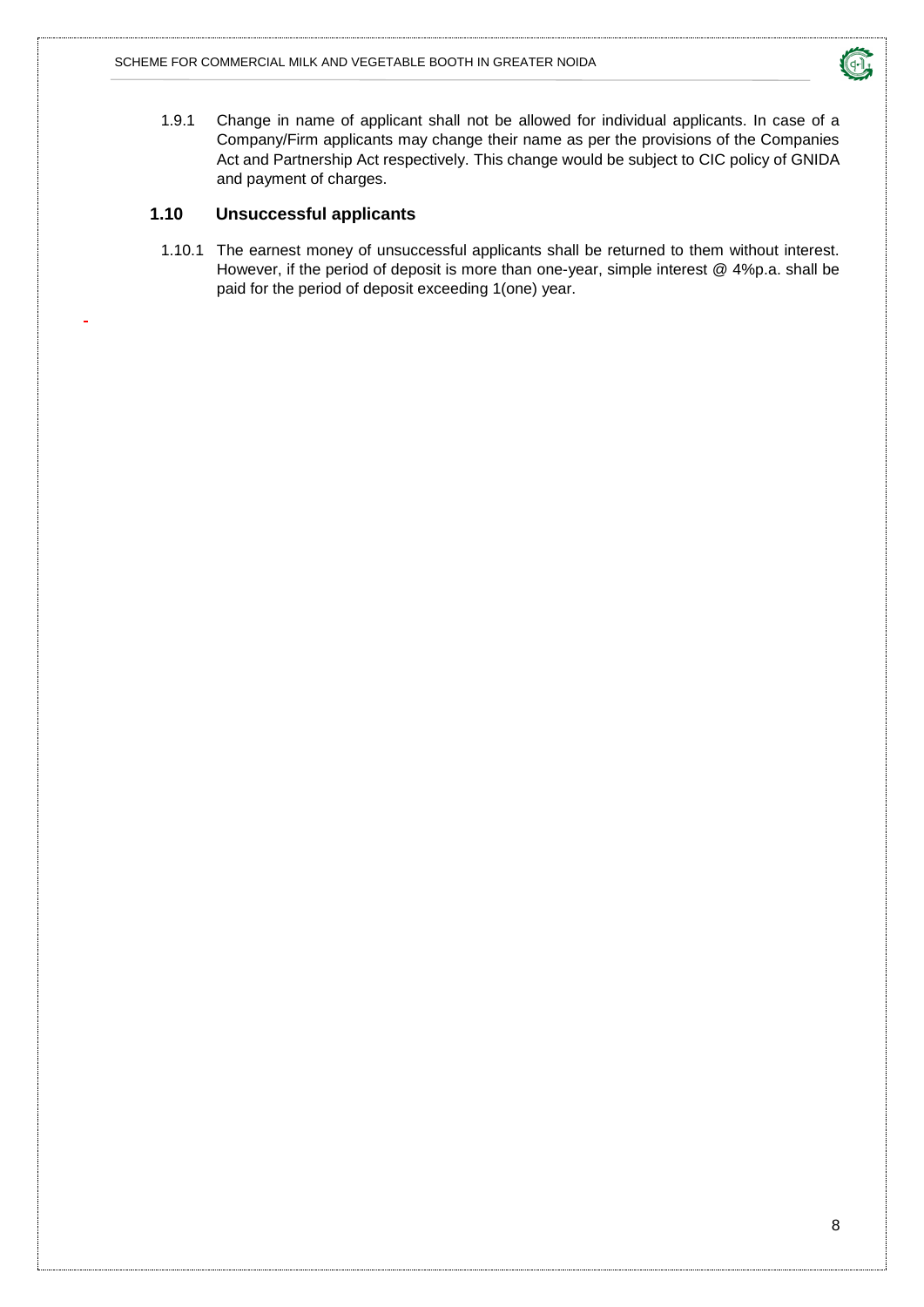

### <span id="page-11-1"></span><span id="page-11-0"></span>2 Section II: Special Conditions

#### **2.1 Implementation & Extensions**

- 2.1.1 Development Norms shall be as per the prevailing Building Regulations/ Byelaws of GNIDA on the last day of Bid submission. In case of discrepancy between Building Byelaws/Regulations and development norms as mentioned in this Scheme document, then Building Byelaws/Regulations as existing on the last date of Bid Submission of GNIDA shall prevail. It is made clear that in case there is any upward revision in the building byelaws/regulations after the allotment is made then the same shall not be available to the allottee under this scheme unless the allottee pays further amount towards purchase of additional FAR i.e. beyond that mentioned in the allotment letter.
- 2.1.2 The Allottee will commence the construction after taking over physical possession of the plot as per duly approved building plan and inform in writing to GNIDA about timely completion of the approved project.
- 2.1.3 The Allottee will adhere to the schedule of construction and completion of the project as given in the Data Sheet and inform the Authority in writing in the prescribed format.
- 2.1.4 **Extension for Completion and Functional:** Normally, no extension would be granted; However, in exceptional circumstances, extension may be granted by the Authority as per the prevailing policy of the Authority at the time of submission of extension request letter by the Allottee and after payment of prescribed fees/charges. The current extension charges applicable for reference of the Applicant are as follows:

| Sr. No.                                                                                                                                                                                                   |                                                                         | Time extension charges for completion<br>along with functional certificate |
|-----------------------------------------------------------------------------------------------------------------------------------------------------------------------------------------------------------|-------------------------------------------------------------------------|----------------------------------------------------------------------------|
|                                                                                                                                                                                                           | For first 6 months post stipulated<br>timeline the penalty shall be     | 4% of the total Premium                                                    |
| 2                                                                                                                                                                                                         | For second 6 months post<br>stipulated timeline the penalty<br>shall be | Additional 6% of the total Premium                                         |
| For third 6 months post<br>3<br>stipulated timeline the penalty<br>shall be                                                                                                                               |                                                                         | Additional 8% of the total Premium                                         |
| Note: Maximum extension for completion given to Allottee shall be eighteen (18) months.<br>After that allotment will be cancelled in reference to the GO number: 1117<br>(2)/LXXIX-V-1-2020-2(ka)-17-2020 |                                                                         |                                                                            |

- 2.1.1 The lessee shall be required to complete the construction and get completion & functional certificates issued from GNIDA as per the building regulations and directors of GNIDA within a period of three years from the actual due date of execution of lease deed.
- 2.1.2 In case the lessee does not obtain the completion/functional certificate within the time provided including extension granted, if any, the allotment/ lease deed as the case may be shall be liable to be cancelled. Lessee shall lose all rights to the allotted land and buildings appurtenant thereto.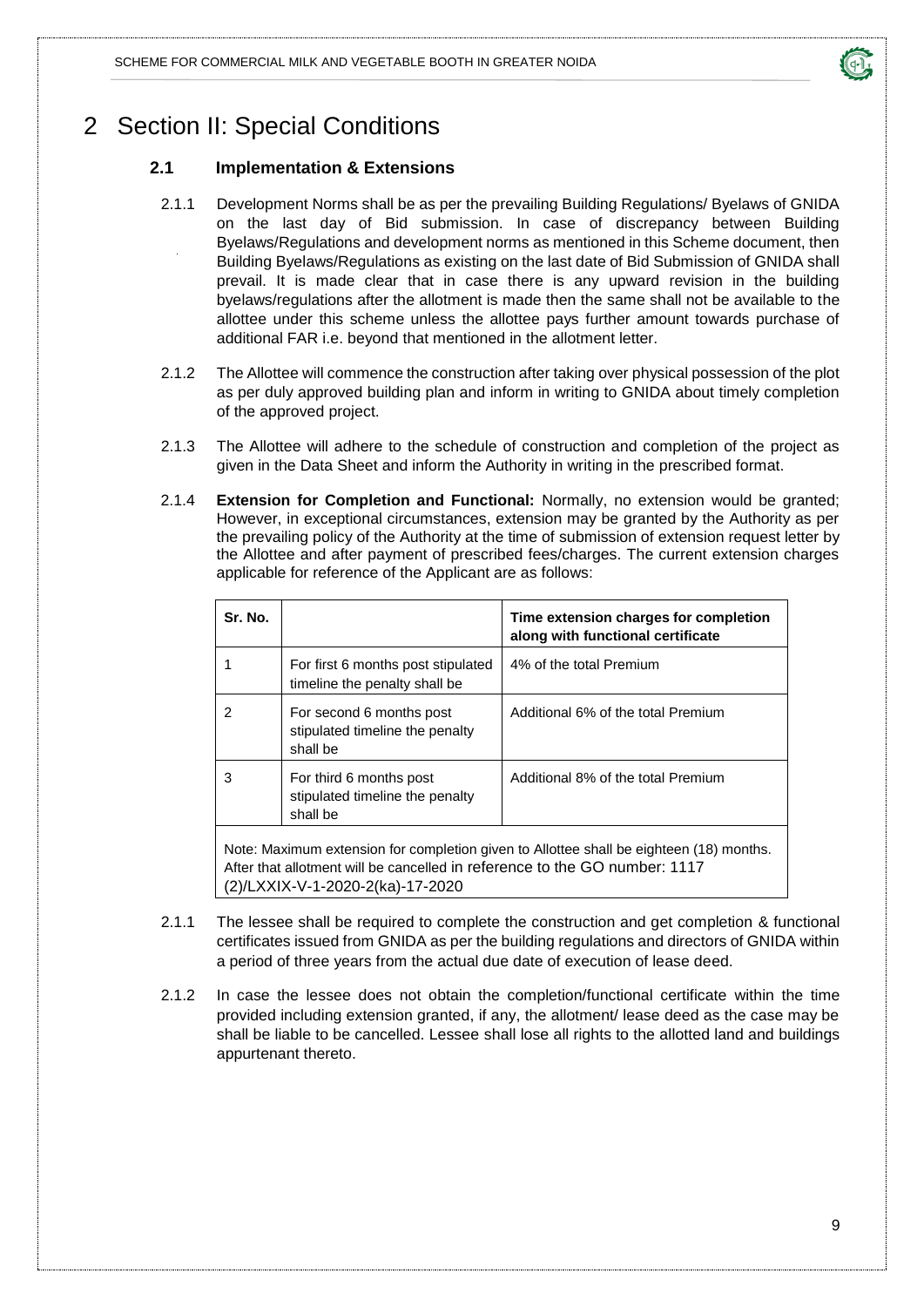

#### <span id="page-12-0"></span>**2.2 Restriction on Utility**

2.2.1 The allottee shall use the allotted plot for milk and vegetable booth subject to the condition that the activities considered to be a public nuisance/hazardous shall not be carried out. Any activity, which creates pollution of any type, shall not be allowed. Allottee shall obtain all statutory clearances from the authority concerned for functioning and lessor shall not be responsible for any consequences arising out of failure to do so.

#### <span id="page-12-1"></span>**2.3 Architectural Control & Development Norms:**

2.3.1 The Allottee can do development for as per the prevailing Building Regulations/Byelaws of the Authority on the last day of Bid Submission.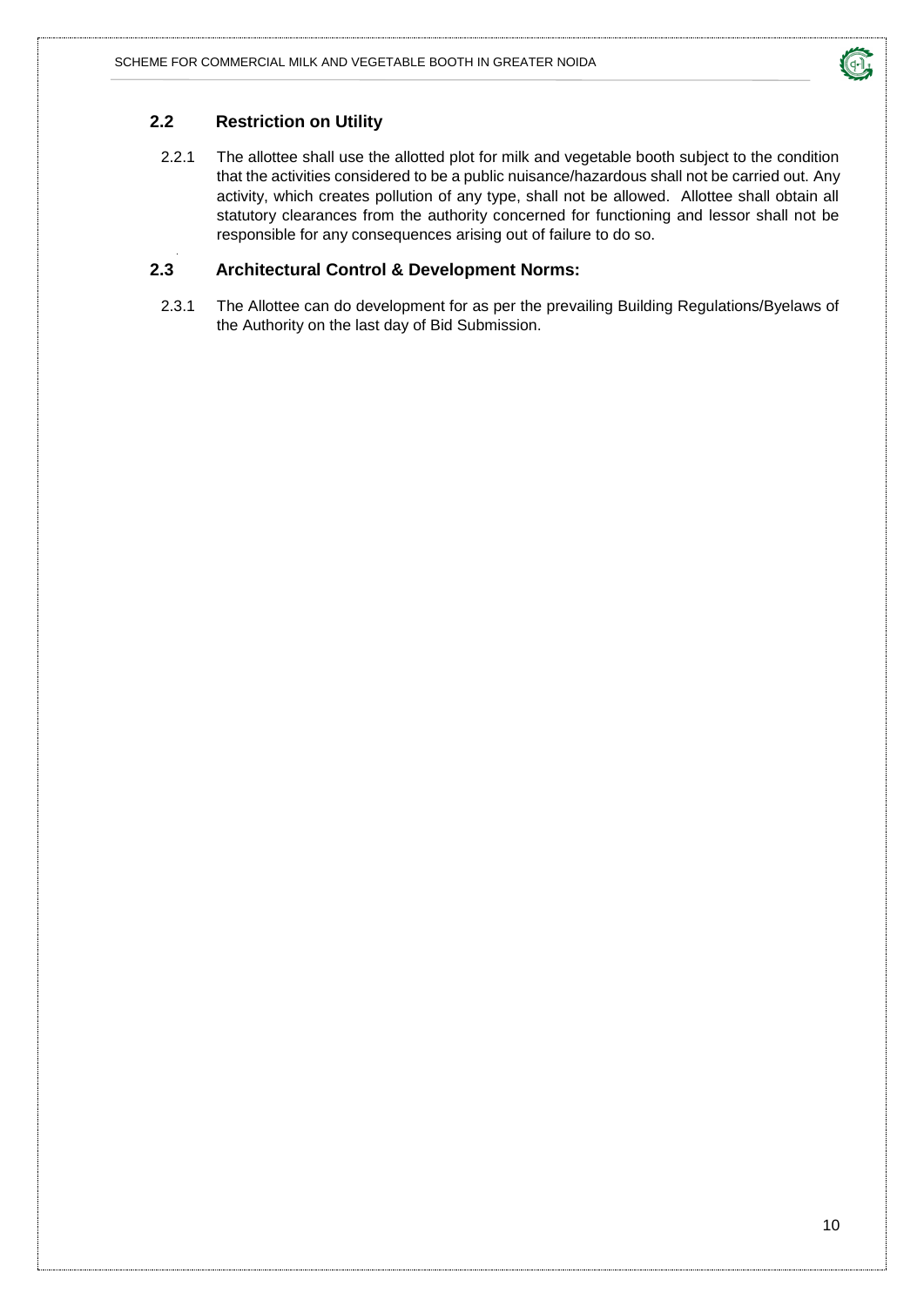

# <span id="page-13-1"></span><span id="page-13-0"></span>3 Section III: General terms and conditions

### **3.1 Execution of Lease Deed**

- 3.1.1 The Allottee will be required to execute the Lease Deed of the Milk and Vegetable Booth within 30 days from the date of issue of check list which shall be issued soon after the acknowledgement of receipt of allotment letter and payment of the dues in accordance with the payment plan opted by the Allottee. In case of failure to do so, the allotment of Milk and Vegetable Booth may be cancelled and 30% of the premium (tendered amount) of the Milk and Vegetable Booth & any charges, interest and any other penalties may be forfeited.
- 3.1.2 However, in exceptional circumstances, the extension of time for the execution of the Lease Deed and taking over possession may be permitted as per the prevailing policy of the Authority at the time of submission of extension request letter by the Allottee and after payment of prescribed fees/charges. The current extension charges of the Authority for reference of the Applicant are as follows:

| 1              | First 6 Months  | 1% of the total premium of the Milk and<br>Vegetable Booth                                                                                                                                                                                |
|----------------|-----------------|-------------------------------------------------------------------------------------------------------------------------------------------------------------------------------------------------------------------------------------------|
| 2              | Second 6 Months | Additional 2% of the total premium of the Milk<br>and Vegetable Booth                                                                                                                                                                     |
| 3              | Third 6 Months  | Additional 4% of the total premium of the Milk<br>and Vegetable Booth                                                                                                                                                                     |
| $\overline{4}$ | Fourth 6 Months | Additional 8% of the total premium of the Milk<br>and Vegetable Booth                                                                                                                                                                     |
|                | After that      | Additional 2% of total premium of the Milk and<br>Vegetable Booth per month for a maximum of<br>one (1) year. Therefore, the maximum<br>extension given will be three (3) year. After this<br>period the allotment would stand cancelled. |

- 3.1.3 **Documentation charges:** All cost and expenses of preparation, stamping and registering the legal documents and its copies and all other incidental expenses will be borne by the Allottee, who will also pay the stamp duty levied on transfer of Immovable property, or any other duty or charge that may be levied by any Authority empowered in this behalf.
- 3.1.4 **Period of lease:** 90 years from the date of execution of Lease Deed.

#### <span id="page-13-2"></span>**3.2 Lease Rent**

- 3.2.1 In addition to the premium of Milk and Vegetable Booth, the lessee shall have to pay yearly Lease Rent in the manner given below.
	- i. The Lease Rent will be 2.5% of the premium of the Milk and Vegetable Booth per year for the first 10 year from the date of execution of the Lease Deed.
	- ii. After ten years from the date of execution of the Lease Deed, the Lease Rent shall be automatically increased @50% and the rate will be applicable for the next ten years and this process of enhancement will continue for future.
	- iii. The Lease Rent shall be payable in advance every year. First such payment shall fall due on the date of execution of Lease Deed and thereafter, every year, on or before the last date of previous financial year.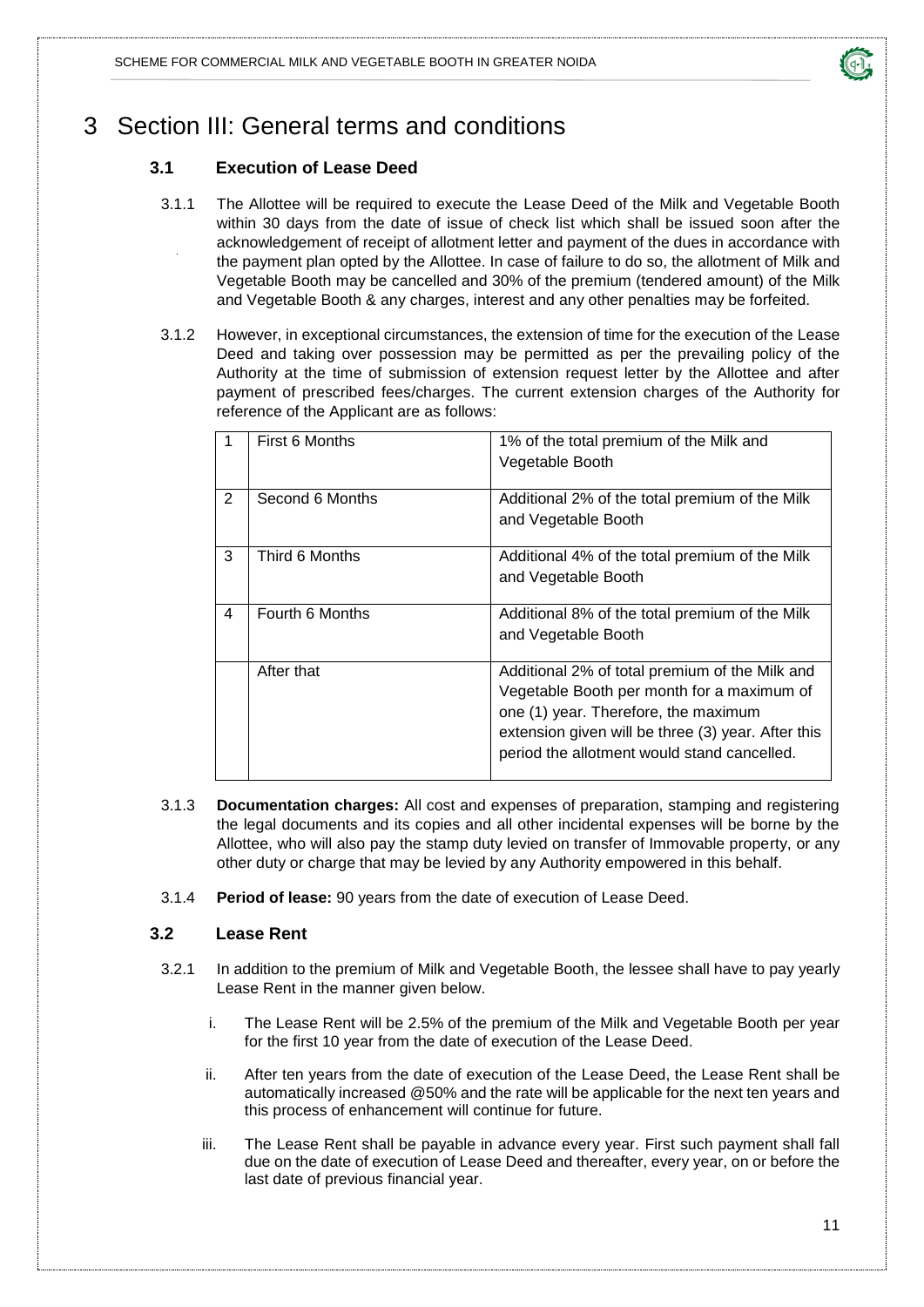

- iv. In case of failure to deposit the due Lease Rent by the due date, interest of 3% p.a. in addition to the prevailing interest rate of GNIDA ( $3\%$  +  $8.5\%$  p.a. as of  $1\text{st}$  of January 2021 = 11.5% p.a.) compounded every half yearly for the entire default period, on the defaulted amount. This rate will change as per interest rate revision by GNIDA
- v. The Allottee/ Lessee has the option to pay lease rent equivalent to 11 years lease rent (i.e. 11 years  $@2.5\% = 27.5\%$  of the total premium of the Milk and Vegetable Booth) as One Time Lease Rent unless the Authority decided to withdraw this facility. On payment of One-Time Lease Rent, no further annual lease rent would be required to be paid for the balance lease period, this option may be exercised at any time during the lease period, provided has no outstanding lease rent arrears. It is made clear that lease rent already paid will not be considered for adjustment in the amount payable towards One Time Lease Rent.

#### <span id="page-14-0"></span>**3.3 Location charges**

3.3.1 If the plot situated within 1 km of Metro Corridor, then 10% extra premium shall be paid by the Applicant.

#### <span id="page-14-1"></span>**3.4 Possession of the Milk and Vegetable Booth**

- 3.4.1 Possession of allotted Milk and Vegetable Booth will be handed over to the Lessee upon execution of Lease Deed(s).
- 3.4.2 Execution of Lease Deed(s) can be done only after a minimum payment of 30% of premium and one-year Lease Rent, in advance. On the date of execution of the Lease Deed there remains no outstanding amount payable to the GNIDA whether on account of installment towards the premium or any account head whatsoever.
- 3.4.3 For the purpose of payment of Lease Rent and other statutory or scheme compliance, possession shall be deemed from the due date of execution of Lease Deed and not more than 60 days from the issuance of checklist. In case possession is not taken by Allottee within 30 days of execution of Lease Deed than a charge of INR 10 per Sqm per day shall be payable by the Allottee.

#### <span id="page-14-2"></span>**3.5 Variation in actual area of allotted Milk and Vegetable Booth**

3.5.1 The Area of the commercial Milk and Vegetable Booths stated in the brochure is approximate, the tenderer whose tender is accepted, shall have to accept any variation, up to 10% either way in the area of the commercial Milk and Vegetable Booth, for which the tender has been offered. The premium of the commercial Milk and Vegetable Booth will accordingly be calculated due to such variation in the area.

#### <span id="page-14-3"></span>**3.6 As is where basis/ Lease period**

3.6.1 The Milk and Vegetable Booths are offered for allotment on a "as is where is basis" on a lease for a period of 90 years starting from the due date of execution of the Lease Deed. The Allottee shall be responsible for appropriate due diligence by visiting the Milk and Vegetable Booth before Bid submission. No claim whatsoever is admissible on account of physical status of the land of the Milk and Vegetable Booth offered for allotments.

#### <span id="page-14-4"></span>**3.7 Surrender**

3.7.1 The Allottee can surrender the allotment with an online application within 30 days from the date of allotment. In such case, earnest money deposited will be forfeited in total and the balance, if any, deposited against the premium of plot, will be refunded without interest.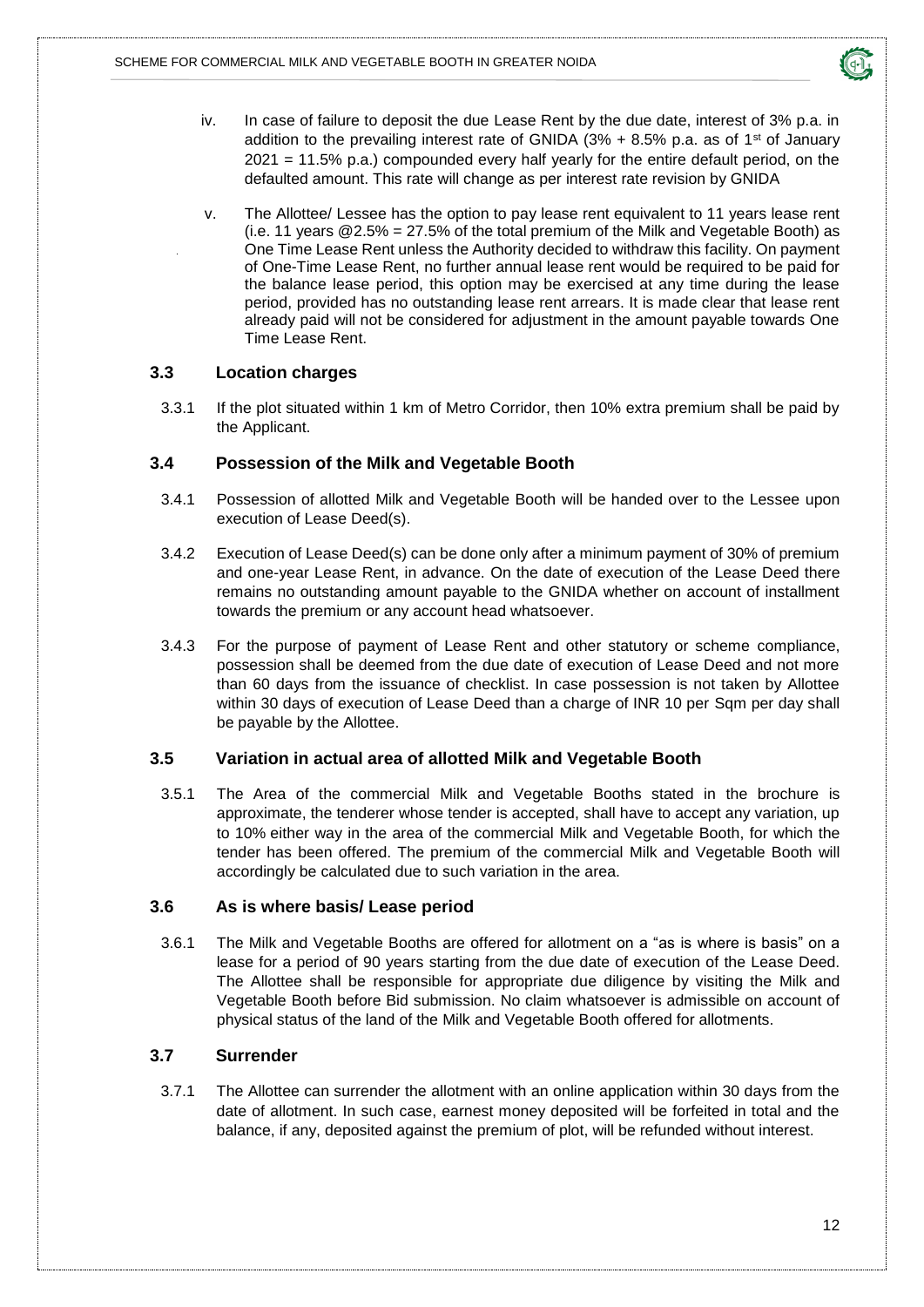

- 3.7.2 In case the allotment is surrendered after 30 days from the date of allotment, the total deposited amount or 10% of total premium, whichever is less, will be forfeited and the remaining amount after adjustment of all dues of authority if any, will be refunded without interest. However, the amount deposited towards lease rent, interest, extension charges etc. shall not be refundable.
- 3.7.3 In case the lease deed is not executed, the amount will be refunded only after deduction of lease rent, extension charges etc.

NOTE: The date of surrender in the above case shall be the date on which the application for surrender is received online via email at [authority@gnida.in.](mailto:authority@gnida.in) No subsequent claim on the basis of any postal certificate etc. will be entertained. The Allottee has to execute surrender deed, if Lease Deed/Transfer Deed has been executed then all the original legal documents are to be surrendered

#### <span id="page-15-0"></span>**3.8 Change in Constitution (CIC)**

- 3.8.1 Change in Constitution may be allowed by the GNIDA as per the prevailing policy of the Authority at the time of submission of CIC request letter by the Allottee and after payment of prescribed fees/charges.
- 3.8.2 In case of change in constitution of the Allottee or the consortium or any of the consortium member, the Allottee must submit the application to the Authority within 30 days of implementation of the change. In case the Allottee fails to submit the application within 30 days, penalties may be imposed as per the prevailing policy.

#### <span id="page-15-1"></span>**3.9 Change in Shareholding (CIS)**

- 3.9.1 Change in Shareholding may be allowed by the GNIDA as per the prevailing policy of the Authority at the time of submission of CIS request letter by the Allottee and after payment of the prescribed fees/charges.
- 3.9.2 In case of change in shareholding of the Allottee or the consortium or any of the consortium member, the Allottee must submit the application to the Authority within 30 days of implementation of the change. In case the Allottee fails to submit the application within 30 days, penalties may be imposed as per the prevailing policy.

#### <span id="page-15-2"></span>**3.10 Transfer of Milk and Vegetable Booth**

3.10.1 Transfer of Milk and Vegetable Booth may be allowed by the GNIDA as per the prevailing policy of the Authority at the time of submission of transfer request letter by the Allottee and after payment of prescribed fees/charges.

#### <span id="page-15-3"></span>**3.11 Role of GNIDA as per IBC 2016**

- 3.11.1 Under the provisions of IBC (Insolvency and Bankruptcy Code) 2016, GNIDA will be treated a Secure Financial Creditor and the lease deed executed shall be a Capital Lease Deed.
- 3.11.2 Under the circumstances, where the Allottee is declared Bankrupt and the liquidation process through CIRP (Corporate Insolvency Resolution Process) begins, GNIDA will be treated as Secure Financial Creditor and the dues (including penalties) of the Allottee shall be recovered through this procedure, treating GNIDA as a Secure Financial Creditor.

#### **3.12 Maintenance**

3.12.1 The Allottee/Lessee at his own expense will take permission for sewerage, electricity and water connections from the concerned departments of GNIDA or from the competent authority in this regard.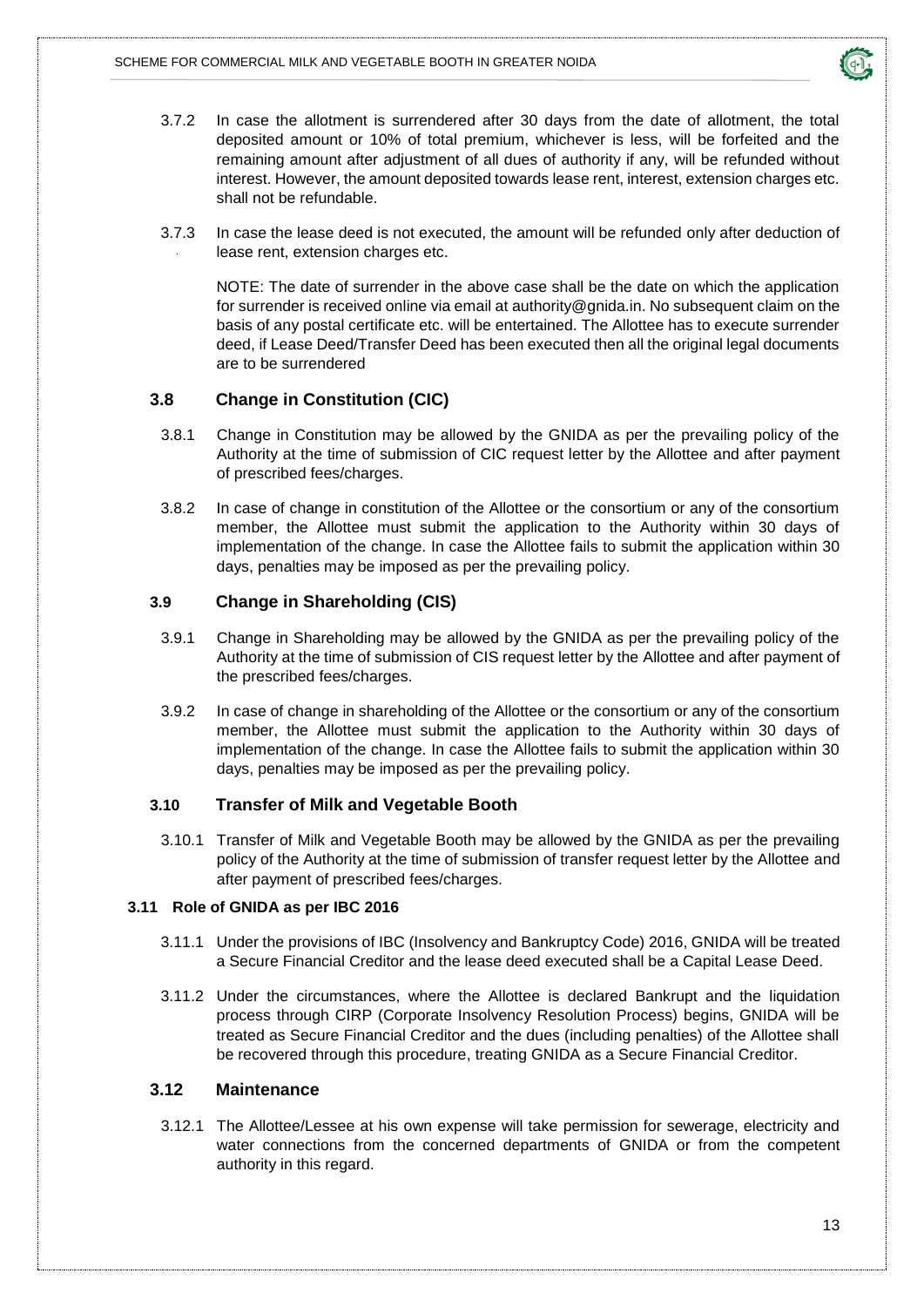

- i. The lessee shall make such arrangements as are necessary for maintenance of the buildings and common services developed on the allotted Milk and Vegetable Booth. If the buildings and the common services are not maintained properly, the GNIDA shall have the right to get the maintenance done and recover the amount so spent from the Lessee and/or Sub-Lessee. The Lessee and Sub-Lessee(s) will be personally and severely liable for payment of the maintenance amount. In case of default of the amount, the dues shall be recovered as arrears of land revenue.
- ii. No objection will be entertained on the subject of amount spent on maintenance of the buildings and the common services, and the decision of GNIDA in this regard shall be final and binding.
- iii. The Allottee/Lessee/Sub-Lessee(s) shall take all necessary permissions for sewerage, electricity, water connections etc. from the respective competent authorities at his own expenses.
- iv. The Allottee/Lessee/Sub-Lessee(s) shall keep the demised premises and buildings; the available facilities and surroundings etc.in a state of good and substantial repairs, safe neat & clean and in good and healthy sanitary conditions to the satisfaction of the Lessor and to the convenience of the inhabitants/occupants of the place.
- v. The Allottee/Lessee/Sub-Lessee(s) shall abide by all the regulations, bye-laws, directions and guidelines of Greater Noida industrial Development Authority framed/issued under the U.P. Industrial Area Development Act 1976 and Rules made therein, and any other Act and Rules, from time to time
- vi. In case of non-compliance of these terms of conditions and any other directions of GNIDA, GNIDA shall have the right to impose such penalty as it may consider just and/or expedient.

#### <span id="page-16-0"></span>**3.13 Mortgage**

- 3.13.1 Mortgage permission may be allowed by the GNIDA as per the prevailing policy of the Authority at the time of submission of Mortgage permission request letter by the Allottee and after payment of prescribed fees/charges. GNIDA can refuse Mortgage permission in case of any default.
- 3.13.2 As per the mortgage permission issued by GNIDA, GNIDA will always hold the first charge and will remain Secure Financial Creditor as per definitions of IBC (Insolvency and Bankruptcy Code) 2016.

#### <span id="page-16-1"></span>**3.14 Issue of Mutation Letter**

- 3.14.1 Application can be submitted by the Transferee at the concerned department along with the following documents:
- i. A certified copy of the Transfer Deed duly executed by the Transferor.
- ii. Copy of challan against payment of transfer charges in one of the Authorized bank shall be required.

#### <span id="page-16-2"></span>**3.15 Misuse, Additions, Alterations, etc.**

3.15.1 The Allottee shall not use the Milk and Vegetable Booth for any purpose other than that for which it has been allotted / leased. The Lessee / Allottee shall not be entitled to divide the Milk and Vegetable Booth or amalgamate it with any other Milk and Vegetable Booth. In case of violation of the above conditions, allotment shall be liable to be cancelled and possession of the premises along with structure thereon, if any shall be resumed by the Authority without any payment.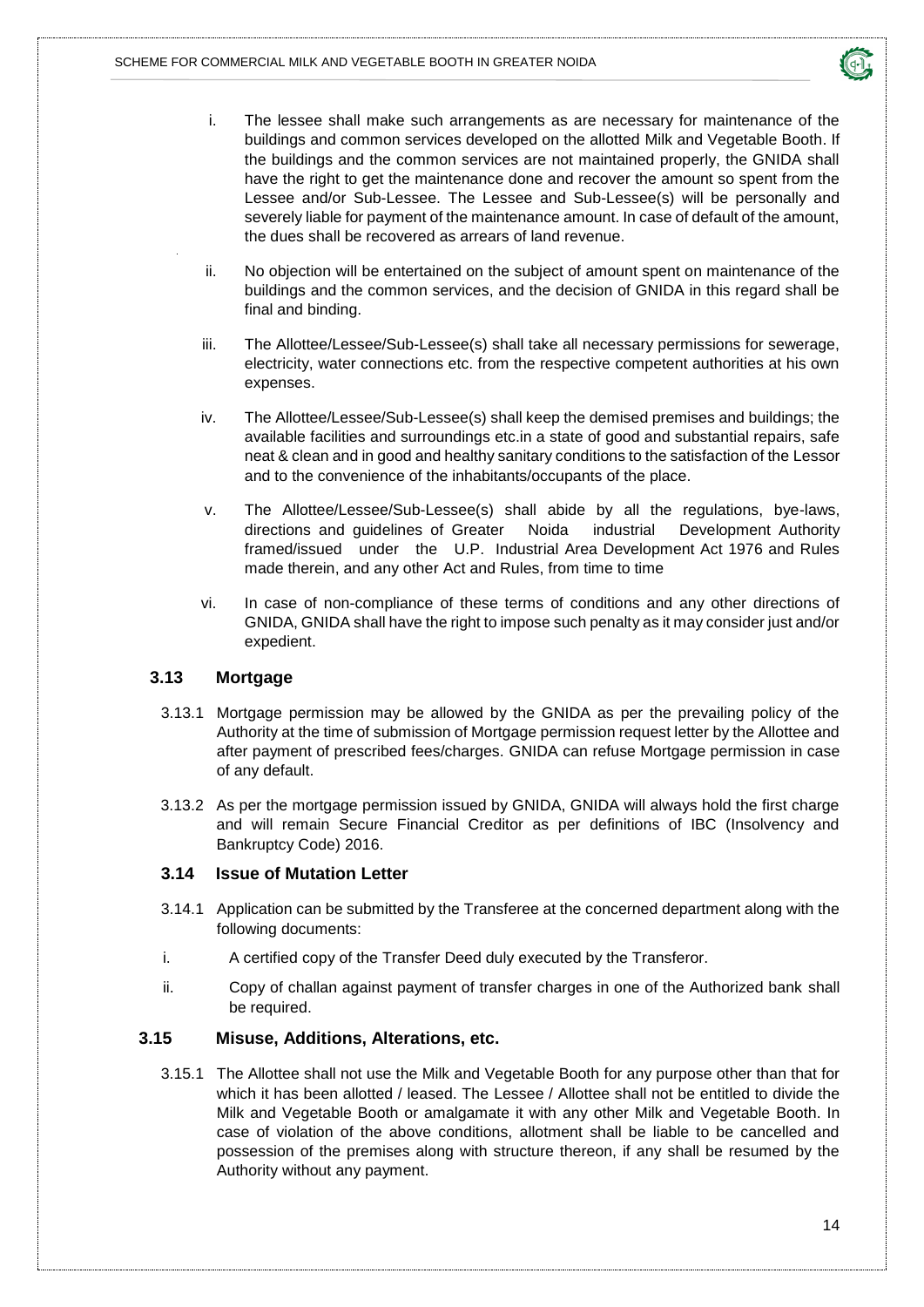

- 3.15.2 The Lessee/Sub-Lessee will not make any alteration or additions to the said building on the demised premises, erect or permit to erect any new building on the demised premises without the prior written permission of the Lessor and in case of any deviation from such terms of plan he/she shall immediately upon receipt of notice from the Lessor requiring him to do so, correct such deviations as aforesaid.
- 3.15.3 If the Lessee/Sub-Lessee fails to correct such deviations within a specified period of time after the receipt of such notice, then it will be lawful for the Lessor to cause such deviation to be corrected at the expense of the Lessee/Sub-Lessee who shall bound agrees to reimburse by paying to the Lessor such amounts as may be determined and demanded by GNIDA in this regard.

#### <span id="page-17-0"></span>**3.16 Indemnity**

- 3.16.1 The Lessee shall be wholly and solely responsible for the implementation of the Project and also for ensuring the quality of development/construction, subsequent Operations and maintenance of facilities and services, till such time that an alternate agency for such work is identified and legally appointed by the Lessee. The Lessee shall execute an indemnity bond, indemnifying GNIDA and its officers and employees against all disputes arising out of
	- i. The non-completion of work
	- ii. The quality and validity of development, construction, operations and maintenance
	- iii. Any legal dispute arising out of allotment, lease and/or sub-lease to the final purchaser

#### <span id="page-17-1"></span>**3.17 Liability to Pay Taxes**

3.17.1 The Allottee will be liable to pay all rates, taxes, charges, user fee and assessment of every description imposed by the lessor or any other authority empowered in this behalf, in respect of the Milk and Vegetable Booth, whether such charges are imposed on the Milk and Vegetable Booth or on the building constructed thereon, from time to time.

#### <span id="page-17-2"></span>**3.18 Overriding Power over Dormant Properties**

3.18.1 GNIDA reserves the right to all mines, minerals, coals, washing gold, earth oils, quarries in or under the Milk and Vegetable Booth and full right and power at any time to do all acts and things which may be necessary or expedient for the purpose of searching for, working and obtaining, removing and enjoying the same without providing or leaving any vertical support for the surface of the Milk and Vegetable Booth (s) or for the structure time being standing thereon, provided that, the Lessor shall make reasonable compensation to the Allottee /Lessee for all damages directly occasioned by exercise of the rights hereby reserved. The decision of the CEO of GNIDA on the amount of such compensation will be final and binding on the Applicant.

#### <span id="page-17-3"></span>**3.19 Consequences of breach of terms and conditions**

3.19.1 If the allotment is found to be obtained by any misrepresentation, concealment, suppression of any material facts by the Applicant/ Bidder/ Allottee/ Lessee, the allotment of plot shall be cancelled and/ or lease shall be determined, as the case may be. In addition, the entire money deposited by the Bidder/Applicant/ Allottee/ Lessee shall be forfeited and legal action for such misrepresentation, concealment, suppression of material facts shall also be taken.

#### <span id="page-17-4"></span>**3.20 Consequences of mis-representation**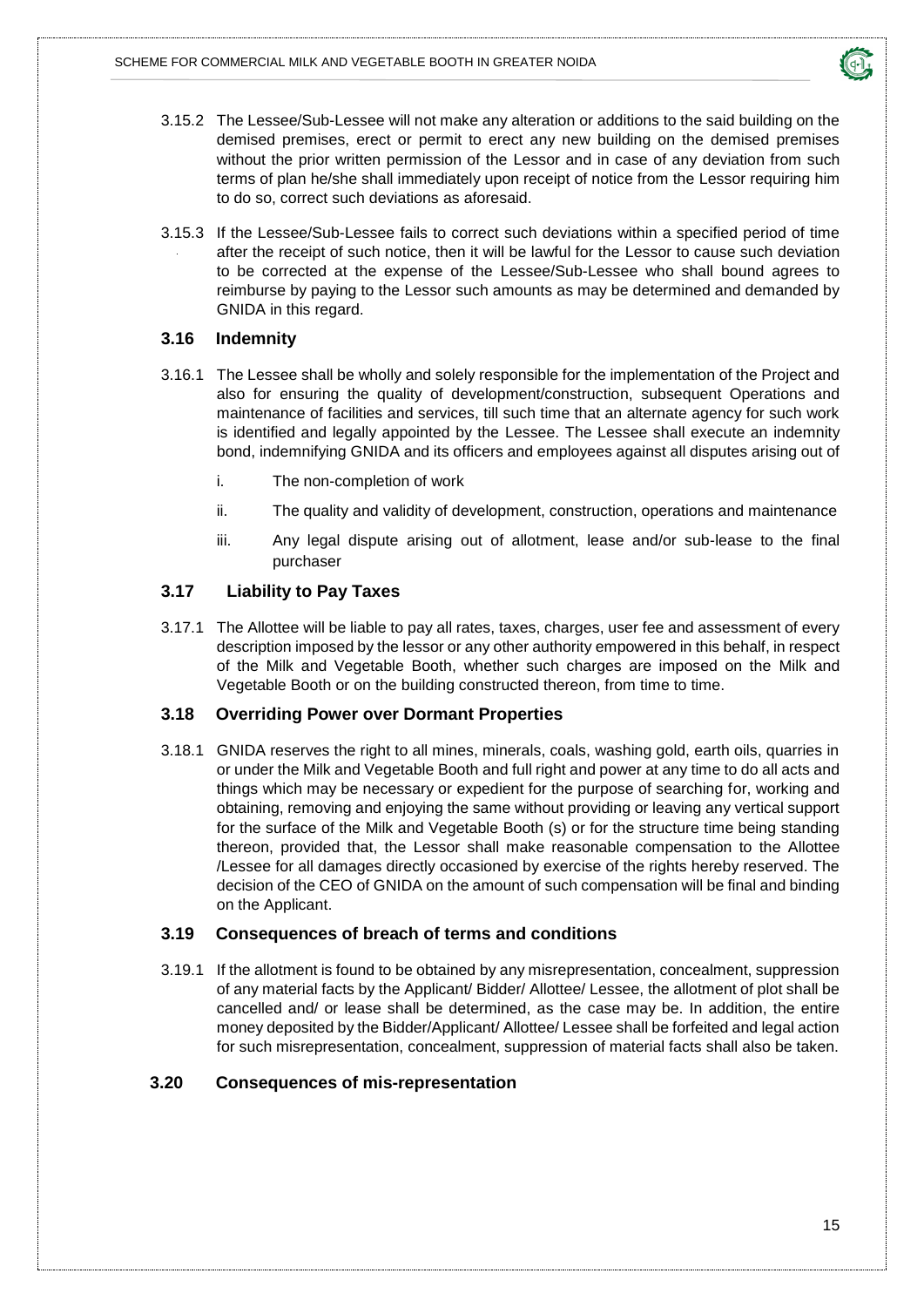

3.20.1 If the allotment is found to be obtained by any misrepresentation, concealment, suppression of any material facts by the Tenderer/ Applicant/ Allottee/ Lessee and/or Sub-Lessees, the allotment of Milk and Vegetable Booth shall be cancelled and/ or lease shall be determined, as the case may be. In addition, the entire money deposited by the Tender/ Applicant/ Allottee/ Lessee and Sub-Lessees shall be forfeited and legal action for such misrepresentation, concealment, suppression of material facts shall also be taken.

#### <span id="page-18-0"></span>**3.21 Cancellation of lease deed**

- 3.21.1 In addition to the other specific clauses relating to cancellation/determination, GNIDA, will be free to exercise its right of cancellation/ determination of the allotment/ the lease of Fuel Station plot in case of the following
	- i. Allotment having been obtained through misrepresentation, by suppression of material facts, false statement and/or fraud
	- ii. Any violation of the directions issued or of the rules and regulations framed by GNIDA or by any other statutory body.
	- iii. In case of default on the part of the Bidder/Applicant/Allottee or any breach/violation of the terms and conditions of the Bid, Scheme Document, allotment, lease and/or non-deposit of the, instalments (default in consecutive 3 instalments) or any other dues.
- 3.21.2 If the allotment is cancelled on the grounds mentioned in Clause 3.20.1 (i) above, the entire amount deposited by the Bidder/ Applicant/ Allottee/ Lessee till the date of cancellation/determination, shall be forfeited by GNIDA and no claim, whatsoever, shall be entertained in this regard.
- 3.21.3 If the allotment is cancelled on the grounds mentioned in Clause 3.20.1 (ii) or Clause (iii) above, 30% of the total premium of plot or total premium deposited (whichever is less) together with due lease rent, interest, extension charges till the date of cancellation shall be forfeited in favour of GNIDA. Balance amount, if any, after forfeiting the amount as indicated above, will be refunded without interest and no separate notice shall be given in this regard.
- 3.21.4 After forfeiture of the amount as stated above, possession of the plot will be resumed by GNIDA, along with the structure thereupon, if any, and the Bidder/ Applicant/ Allottee/ Lessee will have no right to claim any compensation thereon.

#### <span id="page-18-1"></span>**3.22 Functional**

- 3.22.1 The Allottee/ Lessee shall have to make the Commercial Milk and Vegetable Booth functional certificate within the period as stipulated herein. Any two of the following documents would be required in proof of commercial Milk and Vegetable Booth become functional:
	- 1. Electric Meter Sealing Certificate and Electricity Consumption Bill.
	- 2. Telephone Bill/Demand note payment certificate by Telephone agency.
	- 3. Trade Tax Registration Certificate.
	- 4. Shop and Establishment Registration Certificate.
- 3.22.2 Out of the above documents, certified copies of Electric Meter Sealing Certificate issued by concerned Electricity Department and electric consumption bills are compulsory for declaring a, commercial unit functional. Date of issue of Electric Meter Sealing Certificate/ Trade Tax Certificate/ Registration Certificate under shop Establishment Act, whichever is earlier, shall be considered the date of functional of a commercial establishment. An Affidavit duly notarized on a stamp paper of Rs. 10/- declaring the date of commercial establishment functional (in original) is also compulsory.

#### <span id="page-18-2"></span>**3.23 Restoration**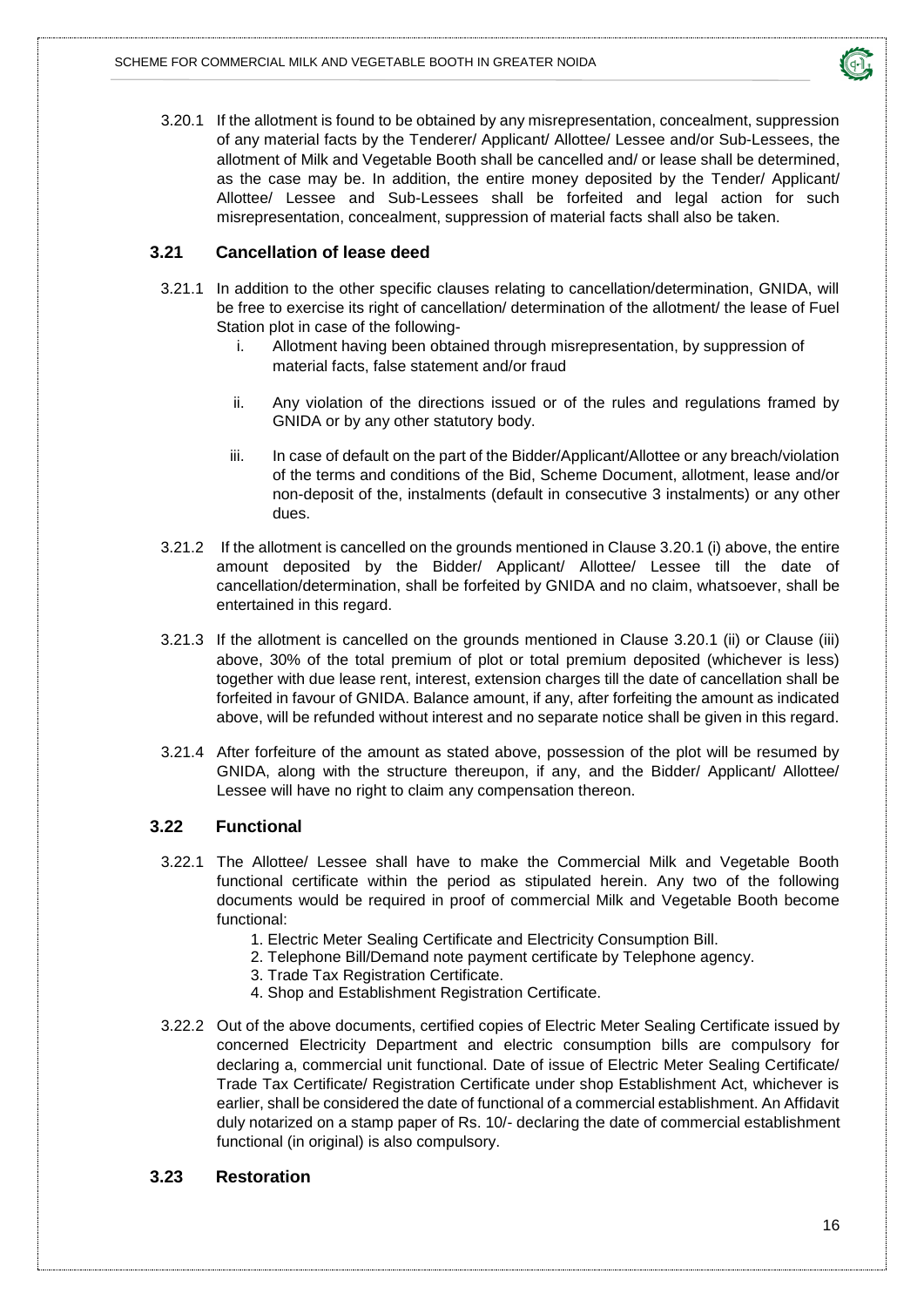

- 3.23.1 GNIDA can exercise cancellation of Milk and Vegetable Booth for breach of Terms and Conditions of Allotment letter /Lease Deed/Transfer Deed. However, CEO or Authorised Officer of GNIDA can restore the Milk and Vegetable Booth. The restoration will be subject to the following conditions:
	- i. The application of restoration of Milk and Vegetable Booth shall be made within 60 days from the date of cancellation.
	- ii. The decision about the restoration of the Milk and Vegetable Booth will be taken by the CEO or Authorised Officer of GNIDA within a period of 6 months after the date of cancellation.
	- iii. The Allottee shall have to pay restoration charges @10% of the total premium of the Milk and Vegetable Booth at prevailing rate calculated on the date of restoration.
	- iv. If restoration is due to court order, the Allottee has to close the case first.
	- v. The Allottee will have to make up to date payment of all dues, penalties & interest etc. as applicable.
	- vi. The Allottee has to pay time extension charges as per terms of allotment / lease.
	- vii. The Allottee has to submit Performance Bank Guarantee (PBG) of timeline given in Schedule, which shall be valid for a duration of 3 months more than the Project Implementation Schedule and the value of PBG will be 10% of the prevailing price of the Milk and Vegetable Booth.
	- viii. No Court case is pending on Allottee.
	- ix. All legal expenses would be borne by the Allottee.
	- x. In case allotment had been cancelled due to illegal/unauthorized/ non-permissible activities the restoration of the Milk and Vegetable Booths shall only be considered on submission of affidavit undertaking for non-carrying out the illegal/unauthorized/ nonpermissible activities in future and closure/removal of illegal/unauthorized/ nonpermissible activities.
	- xi. In case of restoration in prepossession cases, the Allottee shall be required to get the occupancy/completion certificate as per terms of the Lease Deed. In such case, they will have to comply with the clause as stated above.

#### <span id="page-19-0"></span>**3.24 Other Clauses**

- i. The Authority reserves the right to make such amendments, additions, deletions and alterations in the terms and conditions of allotment, lease, Building Regulations as it finds expedient and such amendments, addition, deletion and alterations shall be binding on the Allottee in the public interest.
- ii. If due force majeures/unavoidable circumstances the possession of Milk and Vegetable Booth is not handed over to the Allottee, the full amount deposited by the Allottee would be refunded along with the simple interest @ 4%per Annum for the period of deposit exceeding one year.
- iii. If due to force majeures/unavoidable circumstances, the Authority is unable to allot the Milk and Vegetable Booth, the earnest money deposited by applicant would be refunded within 90 days. However, no interest on the deposits will be paid to the applicant.
- iv. In case there is any change of reserve price of allotment from any order of honorable High Court/Supreme Court or Government of Uttar Pradesh, the Allottee/ Lessee and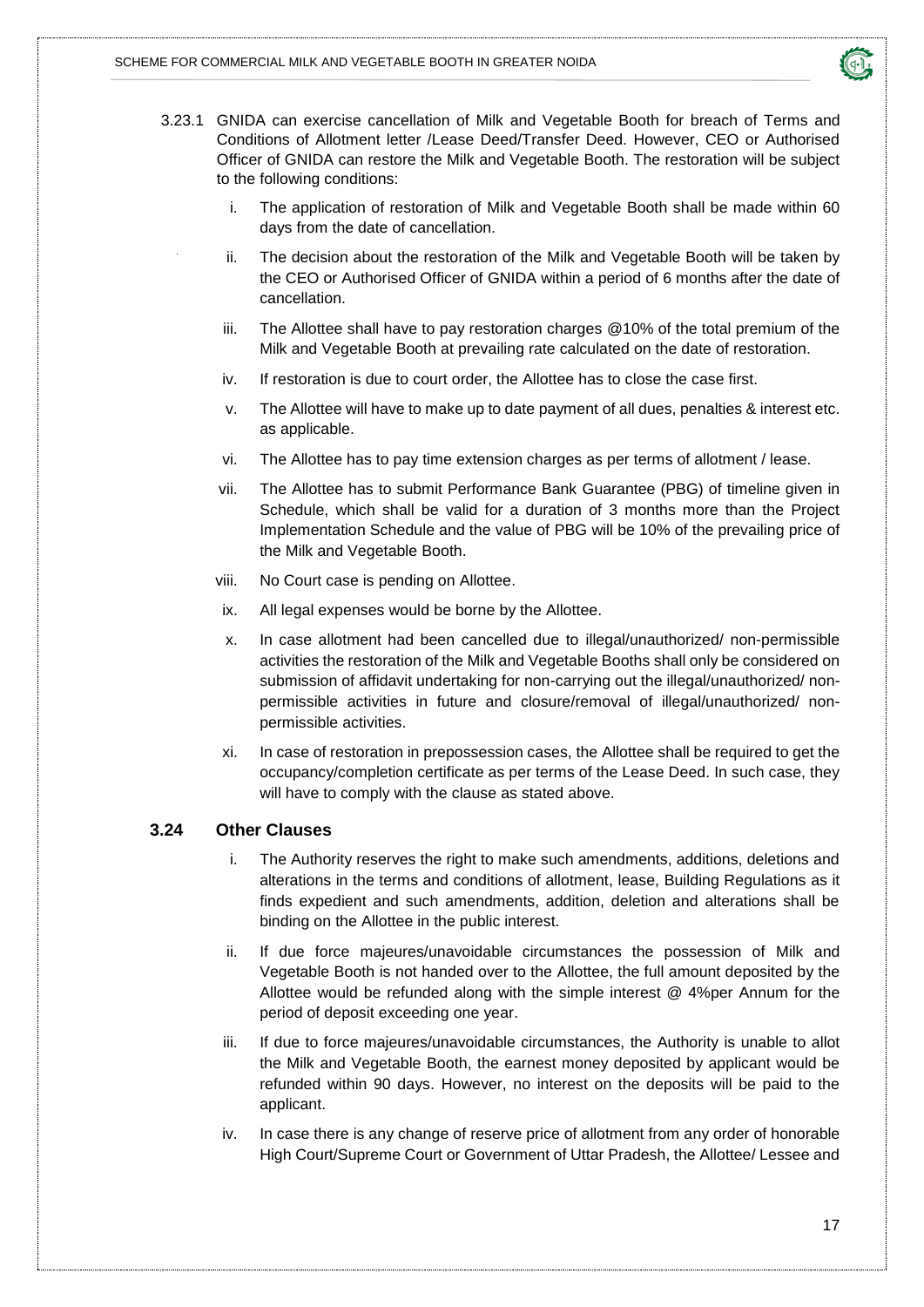

his / her / their successor shall be responsible to bear the additional cost. The decision shall be final and binding on the Allottee/ Lessee and his / her / their successor.

- v. GNIDA will monitor the implementation of the project. Applicants who do not have a firm commitment to implement the project within the time limits prescribed are advised not to avail the allotment.
- vi. The Lessee and his / her / their successors shall abide by the provisions of the U.P. Industrial Area Development Act 1976 (U.P. Act No. 6 of 1976) and such rules, regulations or directions as are issued there under from time to time.
- vii. Any dispute between the Lessor and Lessee / Sub-Lessee shall be subject to the territorial jurisdiction of Civil Courts at Gautam Budh Nagar or the High Court at Allahabad.
- viii. The allotment will be accepted by the Allottee on "As is where is basis". The Allottee is advised to visit the site before submission of application form/interview for allotment.
- ix. Provisions related to the fire safety, environmental clearance, NGT directives shall be observed by the Allottee. Necessary approvals shall be obtained from the competent authority by the Allottee.
- x. For all disputes on any issue pertaining to allotment/lease, the jurisdiction of disputes will be the District Court, Gautam Budh Nagar and/or the High Court of Judicature at Allahabad.
- xi. The Allottee will be governed by the provisions of U.P. Industrial Area Development Act, 1976 and by the Rules/Regulations framed or directions issued there under.
- xii. In case an existing link road comes anywhere in the Milk and Vegetable Booth area, it shall be managed by the Allottee /Lessee till an alternate arrangement is made by GNIDA.
- xiii. All arrears due to the Lessor are recoverable as arrears of land revenue.
- xiv. The Lessee/ Sub Lessee(s) shall not be allowed to assign or change his role, otherwise the Lease may be cancelled, and entire money deposited shall be forfeited.
- xv. GNIDA in larger public interest has the Authority to take back the possession of the land/ building by making payment at the prevailing rate after giving the Allottee/Lessee an opportunity of being heard. However, the decision of the CEO of GNIDA shall be final and binding on the Allottee/Lessee.
- xvi. In case the Allotment or the Allottee ever goes to NCLT, GNIDA shall be automatically recognized as a valid financial creditor.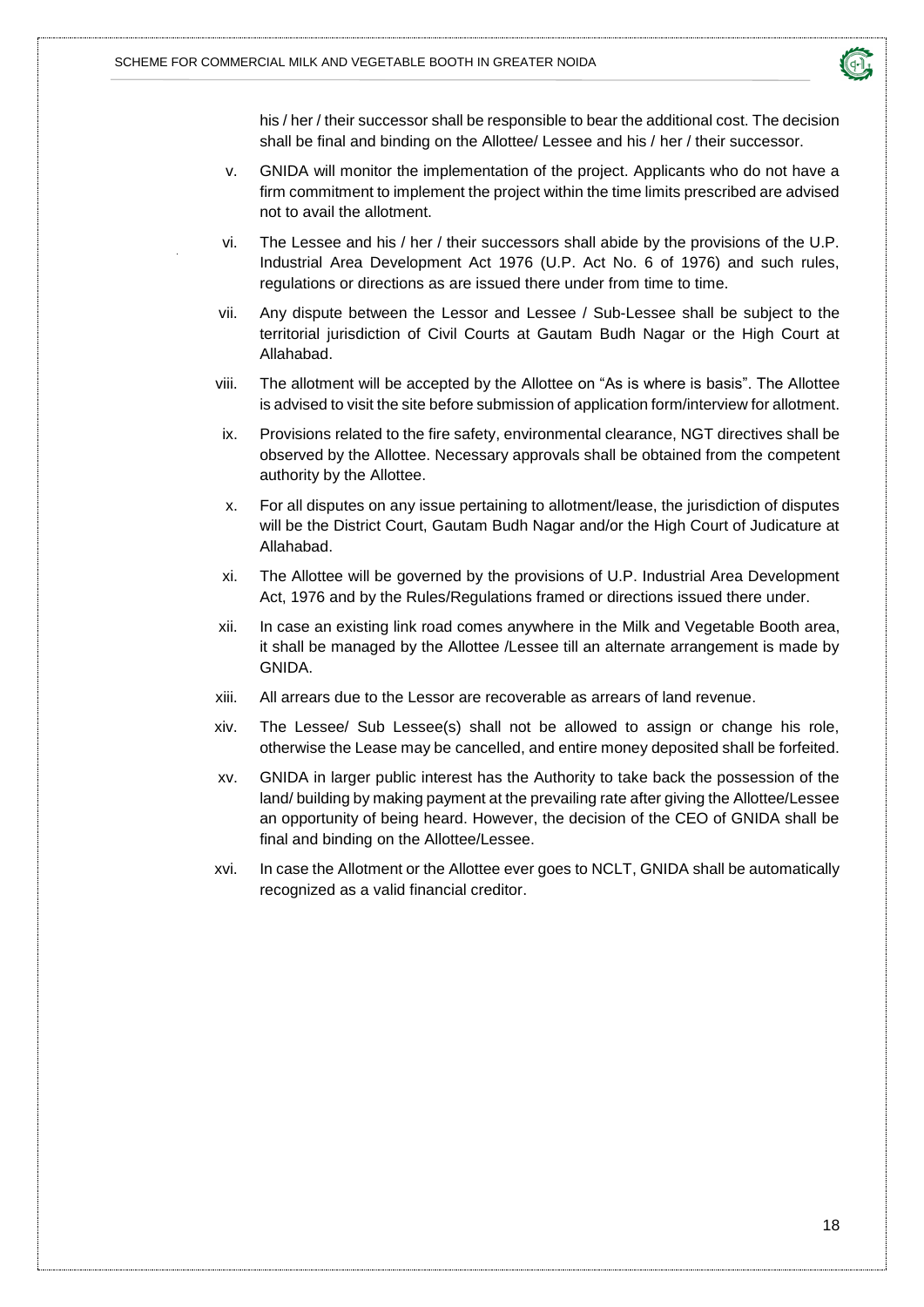<span id="page-21-1"></span><span id="page-21-0"></span>

| $\overline{4}$ | Annexures – Technical forms |  |  |
|----------------|-----------------------------|--|--|
|----------------|-----------------------------|--|--|

#### **4.1 Application form**

(To be submitted in duplicate<sup>1</sup>)

**Form Sl.No. \_\_\_\_\_\_**

Self-attested photograph of authorized signatory

| ×<br>۰. |
|---------|
|---------|

-

**The Chief Executive Officer,**

**Greater Noida Industrial Development Authority**

Plot no 01, Knowledge Park IV, Greater Noida, Uttar Pradesh 201 310

| Subject: Application for allotment of | (insert the type of Milk and Vegetable Booth to be |
|---------------------------------------|----------------------------------------------------|
| allotted) Milk and Vegetable Booth    |                                                    |

Dear Sir / Madam,

We hereby submit our application form for allotment of \_\_\_\_\_\_\_\_\_\_\_\_ *(insert the type of* Milk and Vegetable Booth *to be allotted)* Milk and Vegetable Booth to establish

\_\_\_\_\_\_\_\_\_\_\_\_\_\_\_\_\_\_\_\_\_\_\_\_\_\_\_\_\_\_\_\_\_\_\_\_\_\_\_\_\_\_ on an area of \_\_\_\_\_\_\_\_\_\_\_\_\_\_\_\_\_\_\_\_\_\_\_\_\_Sq.mt.

We hereby agree to pay allotment money / installments / Lease Rent etc. as per payment plan and Rates/premium of allotment hereinafter mentioned in the Data Sheet and General Terms and Conditions.

We are enclosing herewith the following documents:

*a*) Certificate of authorization in favor of Shri/Smt./Ms.

\_\_\_\_\_\_\_\_\_\_\_\_\_\_\_\_\_\_\_\_\_\_\_\_\_\_\_\_\_\_\_\_\_\_\_\_\_\_\_\_\_\_\_\_\_\_\_\_\_\_\_\_\_\_\_\_\_\_\_\_\_\_\_\_\_\_\_\_\_\_

\_S/o/D/o \_\_\_\_\_\_\_\_\_\_\_\_\_\_\_\_\_\_\_\_\_\_\_\_\_\_\_\_\_\_\_\_\_\_\_\_\_\_\_who is signing as (*status*) \_\_\_\_\_\_\_\_\_\_\_ on behalf M/s

(*Name of the Applicant* ) constituted/registered under \_\_\_\_ \_\_\_\_\_\_\_\_\_\_\_\_\_\_\_\_\_\_\_\_\_\_\_\_\_\_\_\_\_\_\_\_\_\_\_\_\_\_\_\_\_\_\_\_\_\_\_\_\_\_\_\_\_\_\_\_\_\_\_\_\_\_\_\_\_\_\_\_\_\_\_\_\_\_\_\_\_\_

*(please mention Act of Government of India / State Government)*

- b) This entire document, including all terms and conditions is enclosed herewith which will be duly signed by the authorised signatory upon submission as acceptance of the terms and conditions of the allotment of land.
- g) Refund Account Details (For the purpose of refund or earnest money of unsuccessful applicants) Name of Bank & Branch

<sup>1</sup> Original form will be duly filled and signed by the applicant and submitted along with a self-attested photocopy of the complete document.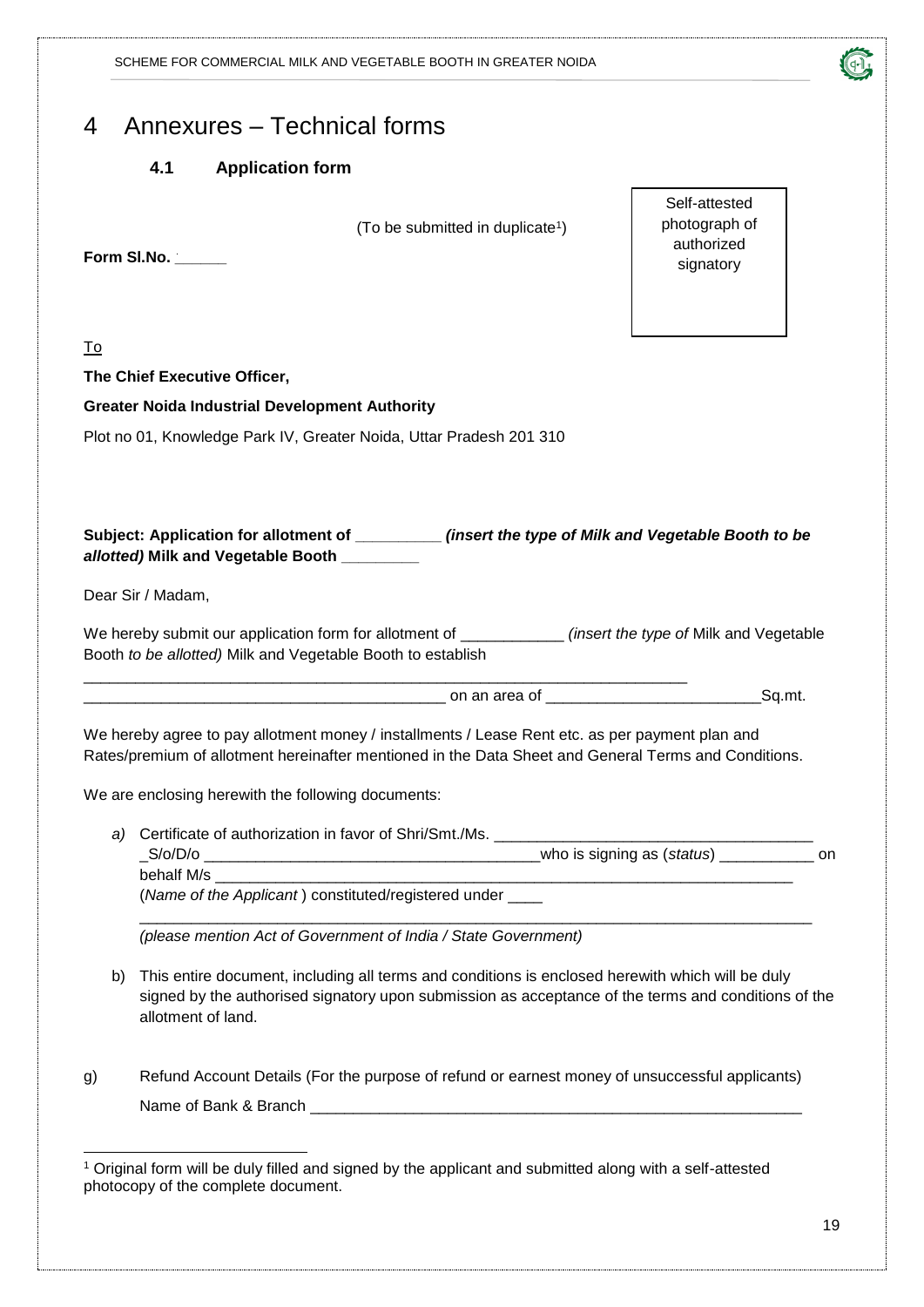| SCHEME FOR COMMERCIAL MILK AND VEGETABLE BOOTH IN GREATER NOIDA |
|-----------------------------------------------------------------|
|                                                                 |



| Address of Applicant ____________________________ |  |
|---------------------------------------------------|--|
|                                                   |  |
| Phone ______________________                      |  |
| Fax _____________________                         |  |
|                                                   |  |
|                                                   |  |

Signature of Authorized signatory

Stamp of Applicant with name & designation